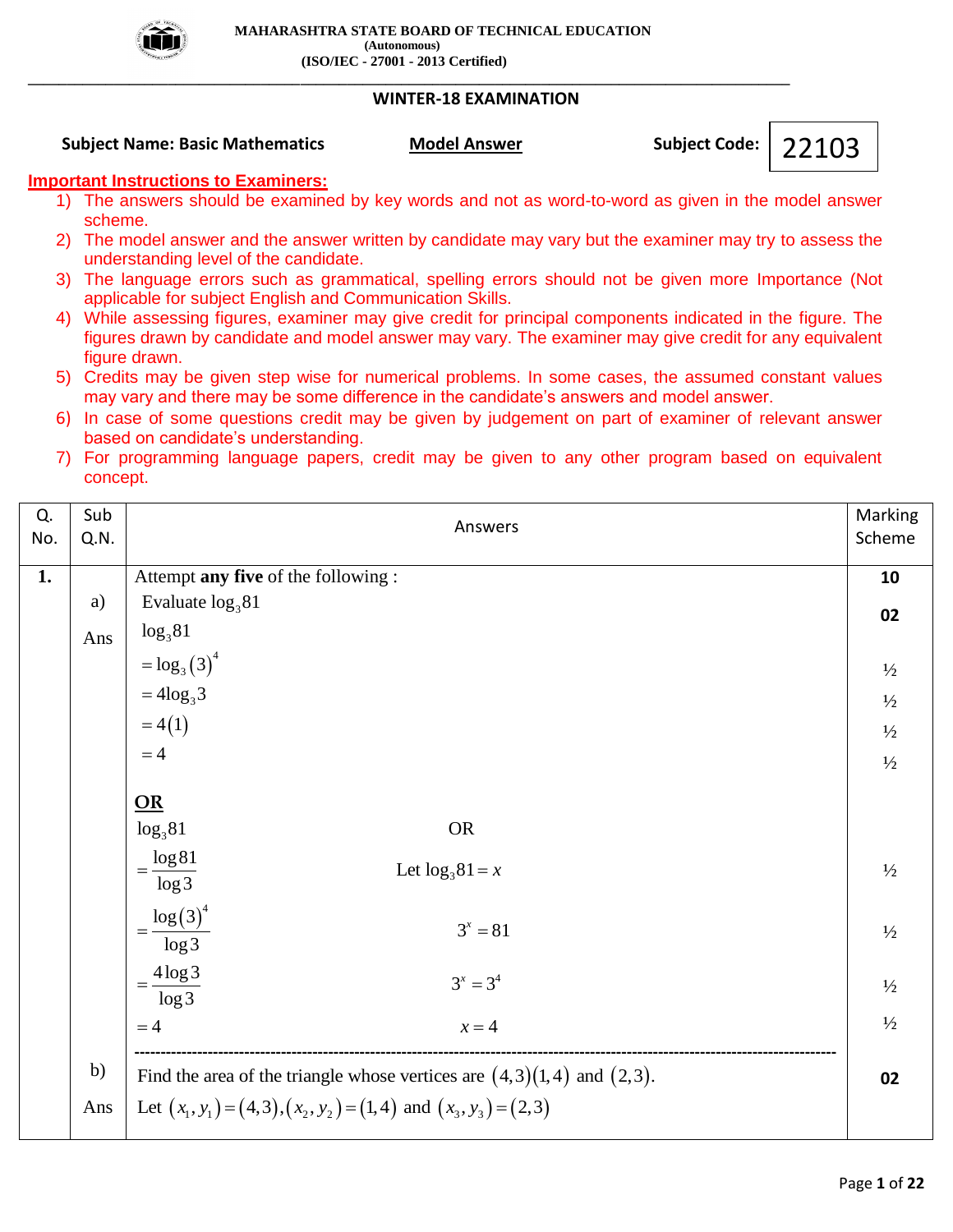

|           |             | <b>WINTER-18 EXAMINATION</b>                                                                                                                                                                                               |                   |
|-----------|-------------|----------------------------------------------------------------------------------------------------------------------------------------------------------------------------------------------------------------------------|-------------------|
|           |             | <b>Subject Code:</b><br><b>Model Answer</b><br><b>Subject Name: Basic Mathematics</b><br>22103                                                                                                                             |                   |
| Q.<br>No. | Sub<br>Q.N. | Answers                                                                                                                                                                                                                    | Marking<br>Scheme |
| 1.        | b)          | $A = \frac{1}{2} \begin{vmatrix} x_1 & y_1 & 1 \\ x_2 & y_2 & 1 \\ x_3 & y_3 & 1 \end{vmatrix}$<br>$=\frac{1}{2}\begin{vmatrix} 4 & 3 & 1 \\ 1 & 4 & 1 \\ 2 & 3 & 1 \end{vmatrix}$<br>$=\frac{1}{2}[4(4-3)-3(1-2)+1(3-8)]$ | $\mathbf{1}$      |
|           |             | $=1$                                                                                                                                                                                                                       | $\mathbf{1}$      |
|           | c)          | Find the value of $sin(15^{\circ})$ using compound angles                                                                                                                                                                  | 02                |
|           | Ans         | $\sin(15^\circ)$                                                                                                                                                                                                           |                   |
|           |             | $= \sin(45^{\circ} - 30^{\circ})$                                                                                                                                                                                          | $\frac{1}{2}$     |
|           |             | $=$ sin 45 <sup>0</sup> cos 30 <sup>0</sup> – cos 45 <sup>0</sup> sin 30 <sup>0</sup>                                                                                                                                      | $\frac{1}{2}$     |
|           |             | $=\left(\frac{1}{\sqrt{2}}\right)\left(\frac{\sqrt{3}}{2}\right)-\left(\frac{1}{\sqrt{2}}\right)\left(\frac{1}{2}\right)$                                                                                                  | $\frac{1}{2}$     |
|           |             | $=\frac{\sqrt{3}-1}{2\sqrt{2}}$ or 0.2588                                                                                                                                                                                  | $\frac{1}{2}$     |
|           |             | $\underline{\mathbf{OR}}$<br>$\sin\left(15^\circ\right)$                                                                                                                                                                   |                   |
|           |             | $= \sin(60^0 - 45^0)$                                                                                                                                                                                                      | $\frac{1}{2}$     |
|           |             | $=$ sin 60 <sup>°</sup> cos 45 <sup>°</sup> – cos 60 <sup>°</sup> sin 45 <sup>°</sup>                                                                                                                                      | $\frac{1}{2}$     |
|           |             | $=\left(\frac{\sqrt{3}}{2}\right)\left(\frac{1}{\sqrt{2}}\right)-\left(\frac{1}{2}\right)\left(\frac{1}{\sqrt{2}}\right)$                                                                                                  | $\frac{1}{2}$     |
|           |             | $=\frac{\sqrt{3}-1}{2\sqrt{2}}$ or 0.2588                                                                                                                                                                                  | $\frac{1}{2}$     |
|           | d)          | Find the area of rhombus whose diagonals are 6 cm and 9 cm.                                                                                                                                                                | 02                |
|           | Ans         | Area of rhombus = $\frac{1}{2}(d_1 \times d_2)$                                                                                                                                                                            |                   |
|           |             | $=\frac{1}{2}(6\times9)$                                                                                                                                                                                                   | $\mathbf{1}$      |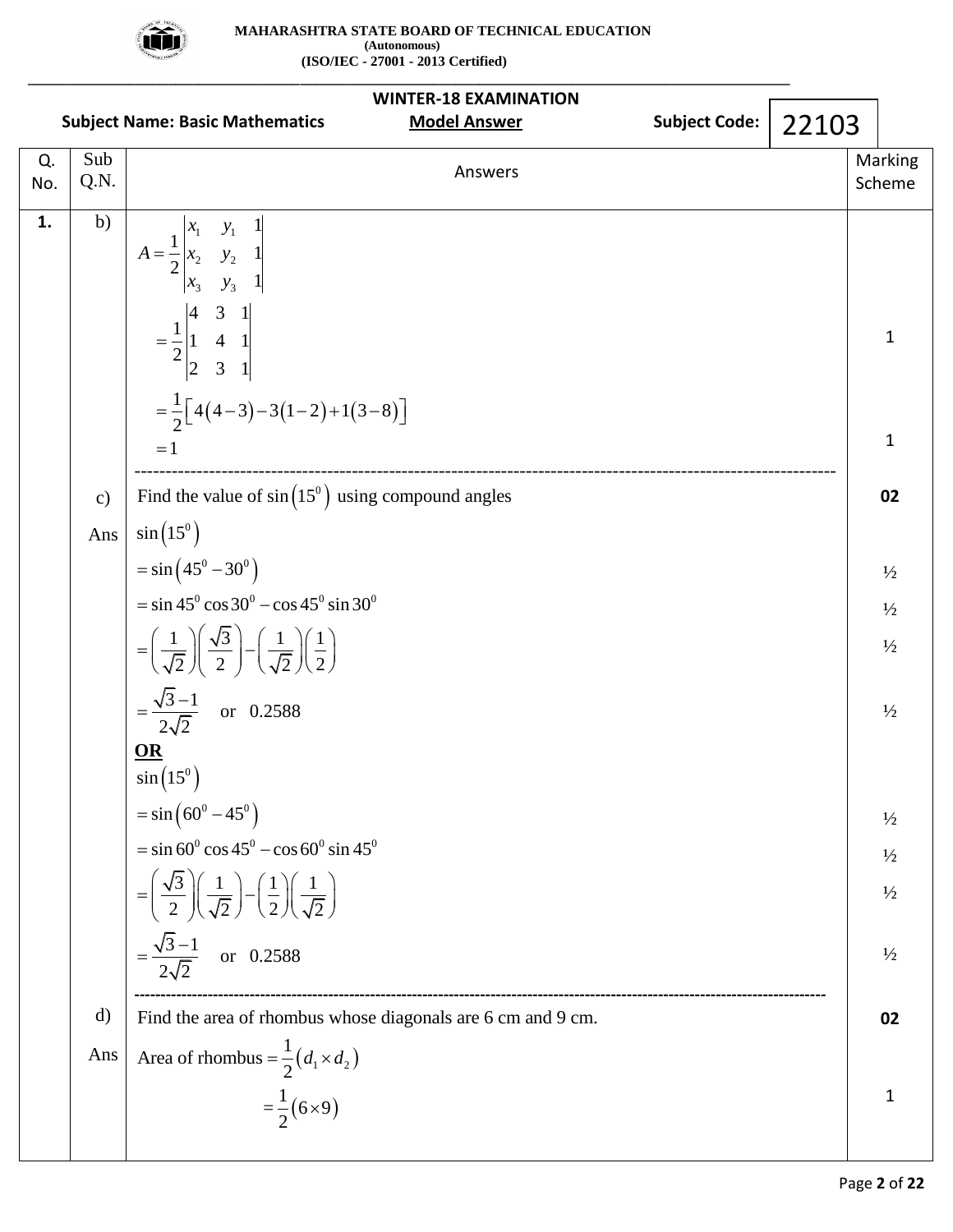

**\_\_\_\_\_\_\_\_\_\_\_\_\_\_\_\_\_\_\_\_\_\_\_\_\_\_\_\_\_\_\_\_\_\_\_\_\_\_\_\_\_\_\_\_\_\_\_\_\_\_\_\_\_\_\_\_\_\_\_\_\_\_\_\_\_\_\_\_\_\_\_\_\_\_\_\_\_\_\_\_\_\_\_\_\_\_\_\_\_\_\_\_\_\_\_\_\_\_**

|           |              | <b>Subject Code:</b><br><b>Subject Name: Basic Mathematics</b><br><b>Model Answer</b>                                                                                                                         | 22103             |  |
|-----------|--------------|---------------------------------------------------------------------------------------------------------------------------------------------------------------------------------------------------------------|-------------------|--|
| Q.<br>No. | Sub<br>Q.N.  | Answers                                                                                                                                                                                                       | Marking<br>Scheme |  |
| 1.        | $\mathbf{d}$ | Area of rhombus $= 27$                                                                                                                                                                                        | $\mathbf{1}$      |  |
|           | e)<br>Ans    | The length, breadth and height of a cuboid are 8 cm, 11 cm and 15 cm respectively. Find the<br>total surface area.<br>Let $l = 8$ , $b = 11$ , $h = 15$<br>Total surface Area of a cuboid = $2[lb + bh + hl]$ | 02                |  |
|           |              | $=2[8\times11+11\times15+15\times8]$<br>$= 746$                                                                                                                                                               | 1                 |  |
|           |              |                                                                                                                                                                                                               | $\mathbf{1}$      |  |
|           | f)           | Find the range of the data:                                                                                                                                                                                   | 02                |  |
|           | Ans          | 14, 18, 22, 35, 42, 44, 8, 7, 5 and 2<br>Range = $L-S$                                                                                                                                                        |                   |  |
|           |              | $= 44 - 2$                                                                                                                                                                                                    | $\mathbf{1}$      |  |
|           |              | $=42$                                                                                                                                                                                                         | $\mathbf{1}$      |  |
|           | g)<br>Ans    | If mean is 34.5 and standard deviation is 5 find the coefficient of variance.<br>Coefficient of variance = $\frac{\sigma}{\sigma} \times 100$<br>$\chi$                                                       | 02                |  |
|           |              | $=\frac{5}{34.5} \times 100$                                                                                                                                                                                  | $\mathbf{1}$      |  |
|           |              | $= 14.493$                                                                                                                                                                                                    | $\mathbf{1}$      |  |
| 2.        |              | Attempt any three of the following:                                                                                                                                                                           | 12                |  |
|           | a)<br>Ans    | If A = $\begin{bmatrix} 0 & 1 & -1 \\ 4 & -3 & 4 \\ 3 & -3 & 4 \end{bmatrix}$ prove that $A^2 = I$<br>$A = \begin{bmatrix} 0 & 1 & -1 \\ 4 & -3 & 4 \\ 3 & -3 & 4 \end{bmatrix}$                              | 04                |  |
|           |              |                                                                                                                                                                                                               |                   |  |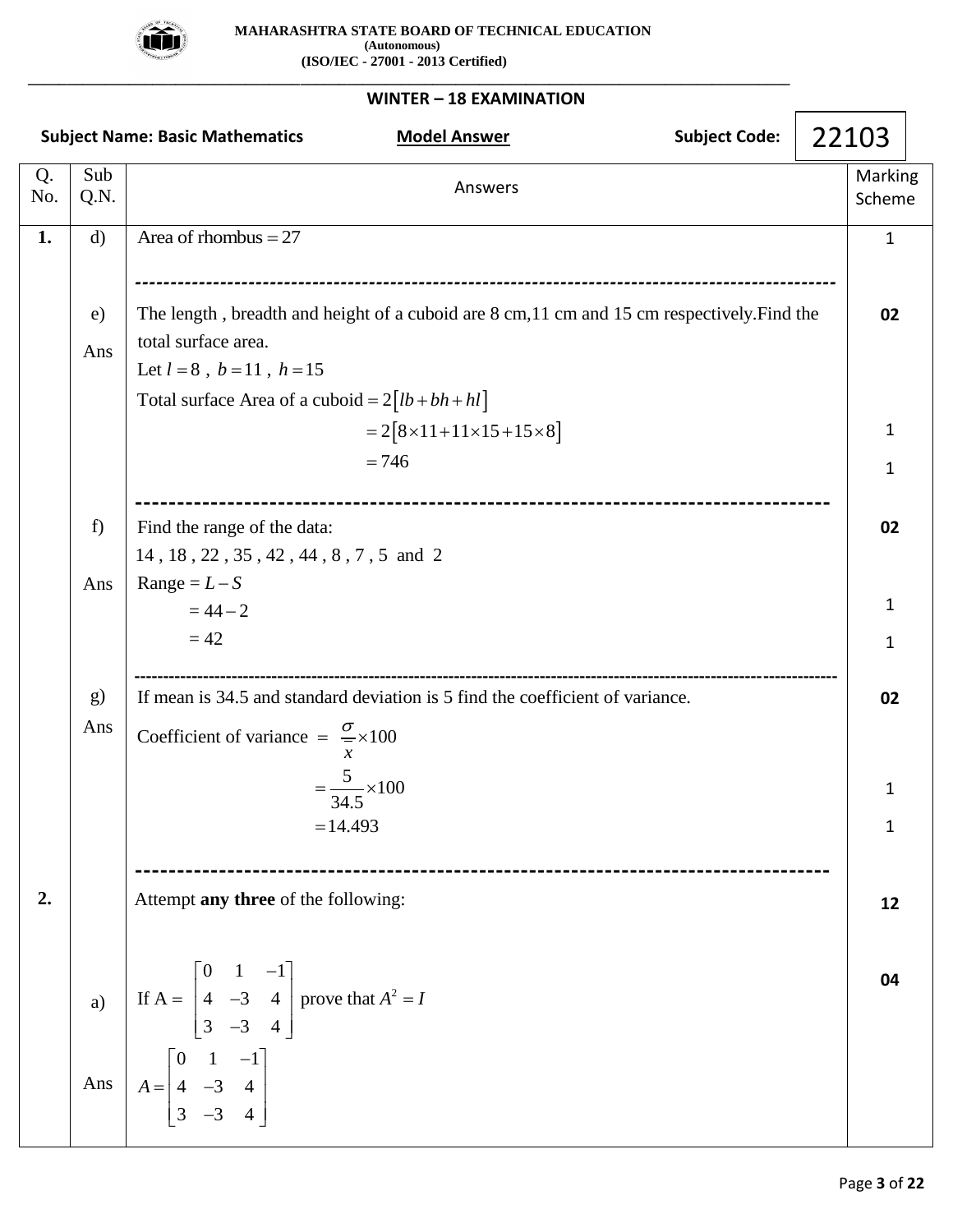

| WINTER - 18 EXAMINATION |              |                                                                                                                                                                                                                                                                     |  |       |                   |  |  |  |
|-------------------------|--------------|---------------------------------------------------------------------------------------------------------------------------------------------------------------------------------------------------------------------------------------------------------------------|--|-------|-------------------|--|--|--|
|                         |              | Subject Code:  <br><b>Subject Name: Basic Mathematics</b><br><b>Model Answer</b>                                                                                                                                                                                    |  | 22103 |                   |  |  |  |
| Q.<br>No.               | Sub<br>Q. N. | Answers                                                                                                                                                                                                                                                             |  |       | Marking<br>Scheme |  |  |  |
| 2.                      | a)           | $A^2 = AA$                                                                                                                                                                                                                                                          |  |       |                   |  |  |  |
|                         |              | $= \begin{bmatrix} 0 & 1 & -1 \\ 4 & -3 & 4 \\ 3 & -3 & 4 \end{bmatrix} \begin{bmatrix} 0 & 1 & -1 \\ 4 & -3 & 4 \\ 3 & -3 & 4 \end{bmatrix}$<br>$=\begin{bmatrix} 0+4-3 & 0-3+3 & 0+4-4 \ 0-12+12 & 4+9-12 & -4-12+16 \ 0-12+12 & 3+9-12 & -3-12+16 \end{bmatrix}$ |  |       |                   |  |  |  |
|                         |              |                                                                                                                                                                                                                                                                     |  |       | $\overline{2}$    |  |  |  |
|                         |              |                                                                                                                                                                                                                                                                     |  |       |                   |  |  |  |
|                         |              | $= \begin{bmatrix} 1 & 0 & 0 \\ 0 & 1 & 0 \\ 0 & 0 & 1 \end{bmatrix}$                                                                                                                                                                                               |  |       | $\overline{2}$    |  |  |  |
|                         |              | $=$ $I$                                                                                                                                                                                                                                                             |  |       |                   |  |  |  |
|                         |              | $\therefore A^2 = I$                                                                                                                                                                                                                                                |  |       |                   |  |  |  |
|                         | b)           | Resolve into partial fractions: $\frac{x^2 + 23x}{(x+3)(x^2+1)}$                                                                                                                                                                                                    |  |       | 04                |  |  |  |
|                         |              | Ans $\frac{x^2+23x}{(x+3)(x^2+1)} = \frac{A}{x+3} + \frac{Bx+C}{x^2+1}$                                                                                                                                                                                             |  |       | $\frac{1}{2}$     |  |  |  |
|                         |              | $\therefore x^2 + 23x = (x^2 + 1)A + (x + 3)(Bx + C)$                                                                                                                                                                                                               |  |       |                   |  |  |  |
|                         |              | Put $x = -3$                                                                                                                                                                                                                                                        |  |       |                   |  |  |  |
|                         |              | $\therefore (-3)^2 + 23(-3) = ((-3)^2 + 1)A$                                                                                                                                                                                                                        |  |       |                   |  |  |  |
|                         |              | $\therefore -60 = 10A$                                                                                                                                                                                                                                              |  |       | $\mathbf{1}$      |  |  |  |
|                         |              | $\therefore A = -6$                                                                                                                                                                                                                                                 |  |       |                   |  |  |  |
|                         |              | Put $x = 0$                                                                                                                                                                                                                                                         |  |       |                   |  |  |  |
|                         |              | $0 = (1)A + (3)(0+C)$                                                                                                                                                                                                                                               |  |       |                   |  |  |  |
|                         |              | $\therefore 0 = -6 + 3C$                                                                                                                                                                                                                                            |  |       | $\mathbf{1}$      |  |  |  |
|                         |              | $\therefore C = 2$                                                                                                                                                                                                                                                  |  |       |                   |  |  |  |
|                         |              | Put $x=1$                                                                                                                                                                                                                                                           |  |       |                   |  |  |  |
|                         |              | $\therefore$ 24 = 2(-6) + 4B + 4(2)                                                                                                                                                                                                                                 |  |       | $\mathbf{1}$      |  |  |  |
|                         |              | $\therefore B = 7$                                                                                                                                                                                                                                                  |  |       |                   |  |  |  |
|                         |              | $\therefore \frac{x^2 + 23x}{(x+3)(x^2+1)} = \frac{-6}{x+3} + \frac{7x+2}{x^2+1}$                                                                                                                                                                                   |  |       | $\frac{1}{2}$     |  |  |  |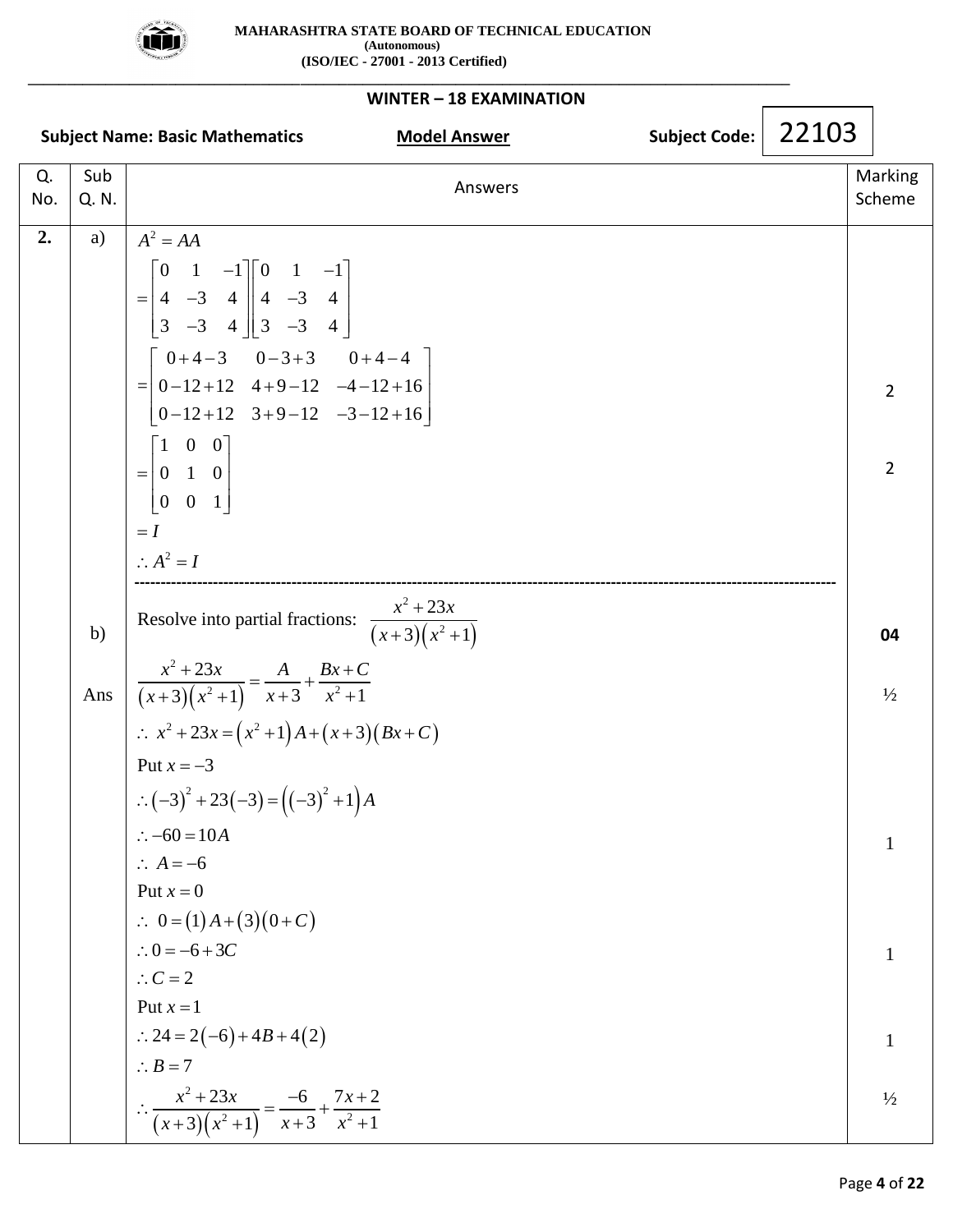

## **WINTER – 18 EXAMINATION Subject Name: Basic Mathematics Model Answer Subject Code: Subject Code: Subject Code:** Q. No. Sub Sub<br>
Q.N. Marking<br>
C.N. Scheme Scheme **2.** c) Ans  $\begin{vmatrix} 1 & 0 & 1 \ 1 & -1(1-0)-1(0-1)+1(0-1) = 1 \end{vmatrix}$  $\begin{vmatrix} 3 & 0 & 1 \ 2 & (1-0)-1 & (1-3)+1 & (0-3) = 1 \end{vmatrix}$  $\begin{vmatrix} 1 & 3 & 1 \ 1 & -3 & -2(0-1) + 1(0-1) = -1 \end{vmatrix}$ Solve the following equations by Cramer's rule:<br> $x + y + z = 2$ Solve the following  $x + y + z = 2$  $y + z = 1$ <br> $x + z = 3$  $x + z = 3$ 1 1 1  $\begin{bmatrix} 1 & 1 & 1 \\ 0 & 1 & 1 \end{bmatrix}$  $D = \begin{vmatrix} 0 & 1 & 1 \\ 1 & 0 & 1 \end{vmatrix}$  $2 \quad 1 \quad 1$  $\begin{bmatrix} 2 & 1 & 1 \\ 1 & 1 & 1 \end{bmatrix}$  $\begin{bmatrix} 1 & 1 & 1 \\ 3 & 0 & 1 \end{bmatrix}$  $\frac{1}{7} = 1$ 1  $1 \quad 2 \quad 1$  $\begin{bmatrix} 1 & 2 & 1 \\ 0 & 1 & 1 \end{bmatrix}$  $\begin{bmatrix} 0 & 1 & 1 \\ 1 & 3 & 1 \end{bmatrix}$  $\frac{1}{-} = -1$ 1  $1 \quad 1 \quad 2$  $\begin{array}{ccc} 1 & 1 & 2 \\ 0 & 1 & 1 \end{array}$  $\begin{array}{ccc} 0 & 1 & 1 \\ 1 & 0 & 3 \end{array}$  $D_x =$  $x = \frac{D_x}{\sqrt{2}}$  $D_{y}$  = *y D*  $D_z =$  $x + y + z = 2$ <br>*y* + *z* = 1  $= 2(1-0)-1(1-3)$ <br>  $\therefore x = \frac{D_x}{D} = \frac{1}{1} = 1$ *y*  $-1(1-3)-2(0-1)+1$ <br>
∴  $y = \frac{D_y}{D} = \frac{-1}{1} = -1$  $\begin{vmatrix} 1 & 0 & 3 \\ 1 & 2 & 0 \end{vmatrix}$ <br>=1(3-0)-1(0-1)+2(0-1)=2  $\frac{2}{1}$  = 2 1  $z = \frac{D_z}{D}$  $= 1(3-0)-1(0-1)$ <br>  $\therefore z = \frac{D_z}{D} = \frac{2}{1} = 2$ **----------------------------------------------------------------------------------------------------------------------------------- 04** 1 1 1 1 22103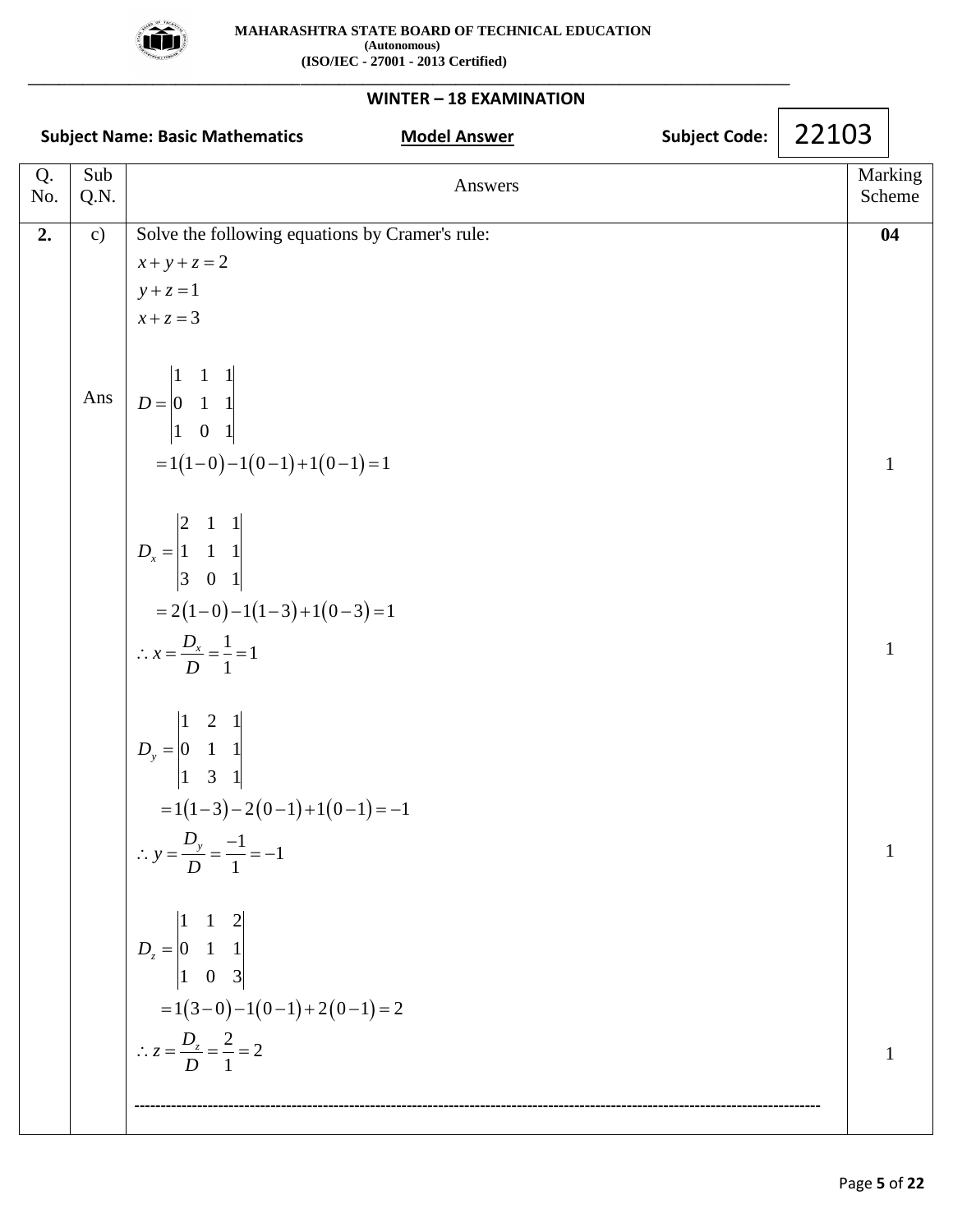

**\_\_\_\_\_\_\_\_\_\_\_\_\_\_\_\_\_\_\_\_\_\_\_\_\_\_\_\_\_\_\_\_\_\_\_\_\_\_\_\_\_\_\_\_\_\_\_\_\_\_\_\_\_\_\_\_\_\_\_\_\_\_\_\_\_\_\_\_\_\_\_\_\_\_\_\_\_\_\_\_\_\_\_\_\_\_\_\_\_\_\_\_\_\_\_\_\_\_**

**WINTER – 18 EXAMINATION Subject Name: Basic Mathematics Model Answer Subject Code: Subject Code:** Q. No. Sub Sub<br>
Q. N. Marking<br>
C. N. Scheme **2. 3.** d) Ans a) Ans Find mean of the following data: **Class - Interval** 0-10 10-20 20-30 30-40 40-50 **Frequency**  $\begin{array}{|c|c|c|c|c|} 3 & 5 & 8 & 3 & 1 \end{array}$ Mean  $\bar{x} = \frac{\sum f_i x_i}{\sum f_i}$ 440 20  $\therefore \overline{x} = 22$ *N*  $\therefore \overline{x} = \frac{4}{7}$  $=\frac{\sum}{}$ **-------------------------------------------------------------------------------------------------------------------------------------** Attempt **any three** of the following: Attempt **any three** of the following:<br>If  $\tan A = \frac{1}{2}$ ,  $\tan B = \frac{1}{3}$ , find the value of  $\tan (A + B)$ If  $\tan A = \frac{1}{2}$ ,  $\tan B = \frac{1}{3}$ , fi<br>  $\tan (A + B) = \frac{\tan A + \tan A}{\tan A + \tan A}$  $rac{1}{2}$ , tan  $B = \frac{1}{3}$  $\frac{\tan A + \tan A}{1 - \tan A \tan A}$  $\frac{1}{\tan A}$  $\frac{1}{-} + \frac{1}{-}$  $\frac{1}{2} + \frac{1}{3}$  $\frac{\frac{1}{2} + \frac{1}{3}}{1 - (\frac{1}{2}) (\frac{1}{2})}$  $\frac{3}{2}$  $\sqrt{\frac{1}{3}}$  $=1$  $A = \frac{1}{2}$ ,  $\tan B = \frac{1}{3}$ , find the value of  $\tan (A + B)$  $A = \frac{1}{2}$ ,  $\tan B = \frac{1}{3}$ , find<br>  $A + B$ ) =  $\frac{\tan A + \tan B}{1 - \tan A \tan B}$  $+\tan B$ <br>*A*  $\tan B$  $(A - \frac{1}{2}, \tan B - \frac{1}{2}) = \frac{\tan A - \tan A}{1 - \tan A}$  $\ddot{}$  $=$  $\frac{\frac{1}{2} + \frac{1}{3}}{\left(\frac{1}{2}\right)\left(\frac{1}{2}\right)}$  $\frac{2}{\left(\frac{1}{2}\right)\left(\frac{1}{3}\right)}$ ---------------------------------------------------------------------------------------------------------------- Class-Interval  $\mathcal{X}_i$  $x_i$   $f_i$  $f_i x_i$  $0-10$  5 3 3 15 10-20 15 5 75 20-30 25 8 200  $30-40$  35  $3$  105 40-50 45 1 45 20 440 **04** 2 1 1 **12 04** 2 2 22103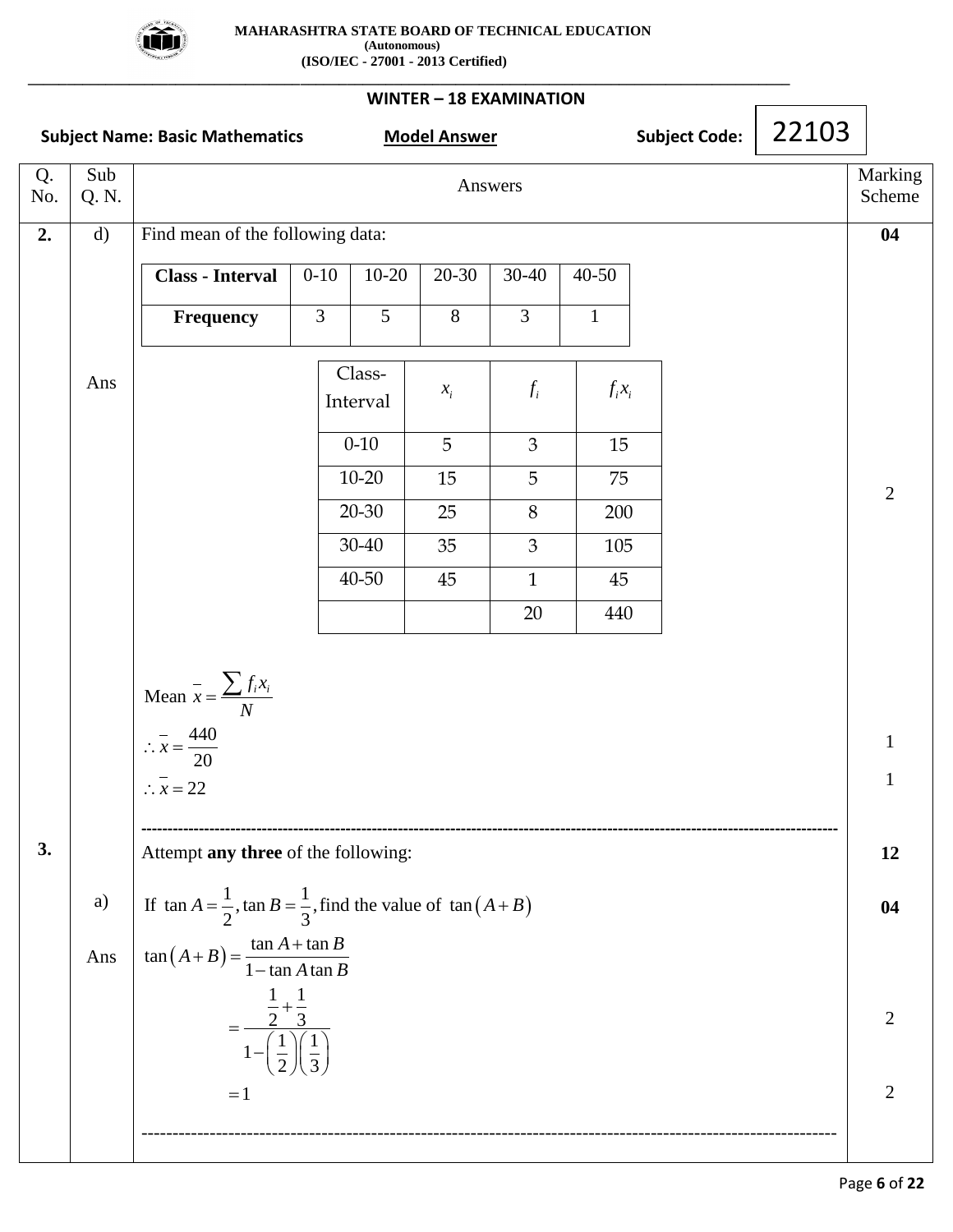

#### **WINTER – 18 EXAMINATION Subject Name: Basic Mathematics Model Answer Subject Code: Subject Code:** Q. No. Sub Sub<br>
Q.N. Answers Marking<br>
Scheme Scheme **3.** b) Ans c) Prove :  $\tan\left(\frac{\pi}{4} + A\right) = \frac{\cos A + \sin A}{\sin A}$  $(\frac{\pi}{4} + A) = \frac{\cos A + \sin A}{\cos A - \sin A}$ tan 4  $\frac{\tan \frac{\pi}{4} + \tan \pi}{1 - \tan \frac{\pi}{4} \tan \pi}$  $\frac{1 + \tan \theta}{\tan \theta}$  $\frac{1 + \tan A}{1 - \tan A}$  $1+\frac{\sin}{\cos}$ cos  $1-\frac{\sin A}{A}$ cos *A*  $\cos A$ <br> $\cos A + \sin A$  $\frac{\cos A + \sin B}{\cos A - \sin B}$  $A$  =  $\frac{\cos A + \sin A}{\sin A}$  $\left(\frac{\pi}{4} + A\right) = \frac{\cos A + \sin A}{\cos A - \sin A}$  $\frac{\pi}{4}$  + A *A A A A A*  $A + \sin A$  $=\frac{\cos A + \sin A}{\cos A - \sin A}$ π π  $\left(\frac{\pi}{4}+A\right)$  $\ddot{}$  $=$ - $=\frac{1+}{1}$  $\overline{a}$  $^{+}$  $=$ -**OR**  $\cos A + \sin A$  $\cos A - \sin A$  $1 + \frac{\sin A}{\cos A}$  $=\frac{\cos A}{\sin A}$  $1-\frac{\sin A}{A}$ cos *A*  $1 + \tan$  $1 - \tan$  $\tan \frac{\pi}{4} + \tan$ 4  $1 - \tan \frac{\pi}{4} \tan$ 4 tan 4 *A A A A*  $=\tan\left(\frac{\pi}{4}+A\right)$ π π  $=\frac{1+}{1}$  $\overline{a}$  $\ddot{}$  $=$ ----------------------------------------------------------------------------------------------------------------- Prove:  $\frac{\sin 4A + \sin 5A + \sin 6A}{\cos 4A + \cos 5A + \cos 6A} = \tan 5A$  $\frac{\sin 4A + \sin 5A + \sin 6A}{\cos 4A + \cos 5A + \cos 6A} = \tan 5A$  $+\sin 5A + \sin 6A$ <br> $+\cos 5A + \cos 6A$ **04** 1 1 1 1 1 1 1 1 **04** 22103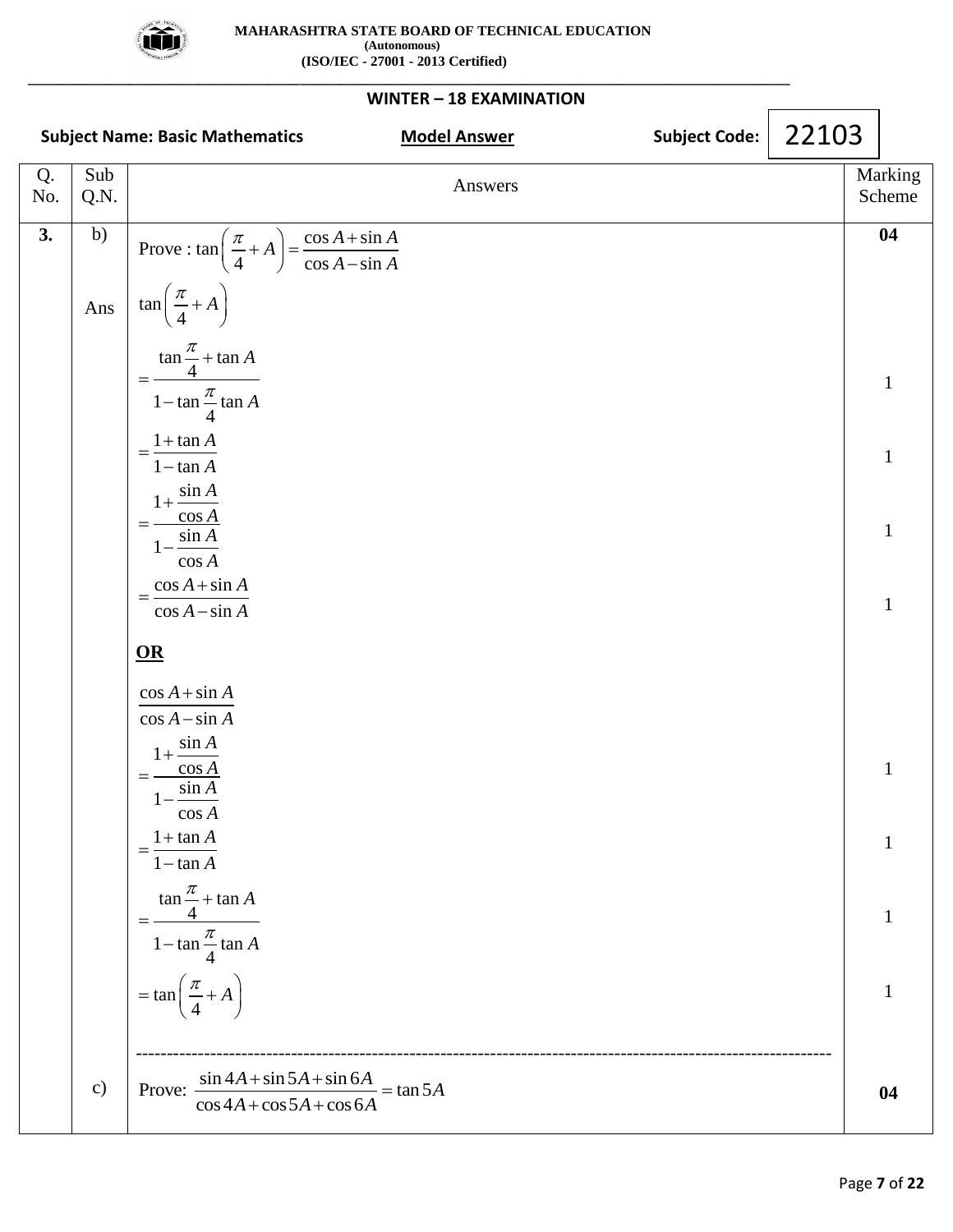

**\_\_\_\_\_\_\_\_\_\_\_\_\_\_\_\_\_\_\_\_\_\_\_\_\_\_\_\_\_\_\_\_\_\_\_\_\_\_\_\_\_\_\_\_\_\_\_\_\_\_\_\_\_\_\_\_\_\_\_\_\_\_\_\_\_\_\_\_\_\_\_\_\_\_\_\_\_\_\_\_\_\_\_\_\_\_\_\_\_\_\_\_\_\_\_\_\_\_**

#### **WINTER – 18 EXAMINATION Subject Name: Basic Mathematics Model Answer Model Answer** Subject Code: Q. No. Sub Sub<br>
Q.N. Answers Marking<br>
Scheme Scheme **3.** c) Ans d) Ans Let  $\cos^{-1}\left(\frac{4}{5}\right)$  $(\sin 4A + \sin 6A)$  $(\cos 4A + \cos 6A)$  $(-A)$  $(-A)$  $2\cos 5A\cos(-A)+\cos$ <br> $\sin 5A\left[2\cos(-A)+1\right]$  $\sin 4A + \sin 5A + \sin 6$  $\frac{\sin 4A + \sin 5A + \sin 6A}{\cos 4A + \cos 5A + \cos 6}$  $4A + \cos 5A + \cos 6A$ <br> $\sin 4A + \sin 6A + \sin 5$  $\frac{\sin 4A + \sin 6A + \sin 5A}{\cos 4A + \cos 6A + \cos 5A}$  $\left(\frac{\cos 4A + \cos 6A + \cos 5A}{2\sin \left(\frac{4A + 6A}{2}\right)\cos \left(\frac{4A - 6A}{2}\right) + \sin 5\right)$  $\frac{+6A}{2}$  $\cosh\left(\frac{4A-}{2}\right)$  $\frac{2 \sin \left(\frac{\pi}{2}\right) \cos \left(\frac{\pi}{2}\right) + \sin \left(\frac{\pi}{2}\right)}{2 \cos \left(\frac{4A + 6A}{2}\right) \cos \left(\frac{4A - 6A}{2}\right) + \cos 5}$  $\left(\frac{+6A}{2}\right)\cos\left(\frac{4A-}{2}\right)$  $2 \sin 5 A \cos(-A) + \sin 5$  $\frac{2\sin 5A\cos(-A) + \sin 5B}{2\cos 5A\cos(-A) + \cos 5A}$ cos  $A + \sin 5A + \sin 6A$  $A + \sin 5A + \sin 6A$ <br>*A* + cos 5*A* + cos 6*A*  $\cos 5A + \cos 6A$ <br> $A + \sin 6A$  +  $\sin 5A$  $A + \sin 6A$  +  $\sin 5A$ <br>*A* +  $\cos 6A$  +  $\cos 5A$  $A + \cos 6A$  +  $\cos 5A$ <br> $\frac{A + 6A}{2}$   $\cos \left( \frac{4A - 6A}{2} \right) + \sin 5A$  $\frac{2}{A + 6A}\left| \cos\left(\frac{4A - 6A}{2}\right) + \cos 5A\right|$  $\begin{array}{c} 2 \end{array}$ <br>*A* cos  $(-A)$  + sin 5*A*  $A\cos(-A) + \sin 5A$ <br> $A\cos(-A) + \cos 5A$  $2\cos 5A\cos(-A) + \cos 5A$ <br>=  $\frac{\sin 5A \left[2\cos(-A)+1\right]}{\sin 5A \left[2\cos(-A)+1\right]}$  $+\sin 5A + \sin 6A$  $\frac{1}{1} \frac{\sin 5A + \sin 6A}{\cos 5A + \cos 6A}$  $\cos 4A + \cos 5A + \cos 6A$ <br>=  $\frac{(\sin 4A + \sin 6A) + \sin 5A}{(4A + \sin 6A + \sin 6A)}$  $+\sin 6A)+\sin 5A$ <br> $+\cos 6A)+\cos 5A$  $(\cos 4A + \cos 6A) + \cos 5A$ <br>=  $\frac{2\sin\left(\frac{4A+6A}{2}\right)\cos\left(\frac{4A-6A}{2}\right) + \sin 5A}{\cos 6A}$  $\left(\frac{2}{2}\right)^{\cos\left(\frac{\pi}{2}\right)+\sin 2\pi}$ <br> $\left(\frac{4A+6A}{2}\right)^{\cos\left(\frac{4A-6A}{2}\right)+\cos 2\pi}$  $=\frac{2\sin 5A\cos(-A)+\sin 5A}{2}$  $\frac{-A}{}$  + sin 5 A<br>- A + cos 5.  $5A[2\cos(-A)+1]$ <br> $5A[2\cos(-A)+1]$ tan 5  $A\left[2\cos(-A)+1\right]$ <br>*A* $\left[2\cos(-A)+1\right]$  $=$  tan 5A **-------------------------------------------------------------------------------------------------------------------------------------**  $1\left(\frac{4}{2}\right) + \cos^{-1}\left(\frac{12}{2}\right) = \cos^{-1}$  $\therefore$  cos  $A = \frac{1}{5}$ <br> $\therefore$  sin<sup>2</sup>  $A = 1 - \cos^2 A$  $\cos^{-1} \left( \frac{12}{12} \right)$  $\therefore$  cos *B* =  $\frac{1}{13}$ <br> $\therefore$  sin<sup>2</sup> *B* =  $1 - \cos^2 B$ 2 Prove :  $\cos^{-1}\left(\frac{4}{5}\right) + \cos^{-1}\left(\frac{12}{13}\right) = \cos^{-1}\left(\frac{33}{65}\right)$  $-1\left(\frac{4}{5}\right) + \cos^{-1}\left(\frac{12}{13}\right) = \cos^{-1}\left(\frac{33}{65}\right)$ 5  $\cos A = \frac{4}{5}$ 5  $=1-\frac{16}{25}$  $=1-\frac{16}{25}$ 9 25  $\sin A = \frac{3}{5}$ 5 13  $\cos B = \frac{12}{12}$ 13  $\sin^2 B = 1 - \frac{144}{169}$  $\left| \frac{4}{5} \right| = A$  $\therefore$  cos  $A = \frac{4}{5}$  $\therefore$  sin A =  $\frac{3}{5}$  $\left|\frac{12}{12}\right| = B$  $\therefore$  cos  $B = \frac{12}{13}$  $\therefore$  sin<sup>2</sup> *B* = 1−Cos *1*<br> $\therefore$  sin<sup>2</sup> *B* = 1− $\frac{144}{160}$  $\left(\frac{4}{5}\right) + \cos^{-1}\left(\frac{12}{13}\right) = \cos^{-1}\left(\frac{33}{65}\right)$  $\left(\frac{4}{5}\right) = A$  $=$  $\frac{12}{13} = B$ 2 1  $\frac{1}{2}$  $\frac{1}{2}$ **04** 1 22103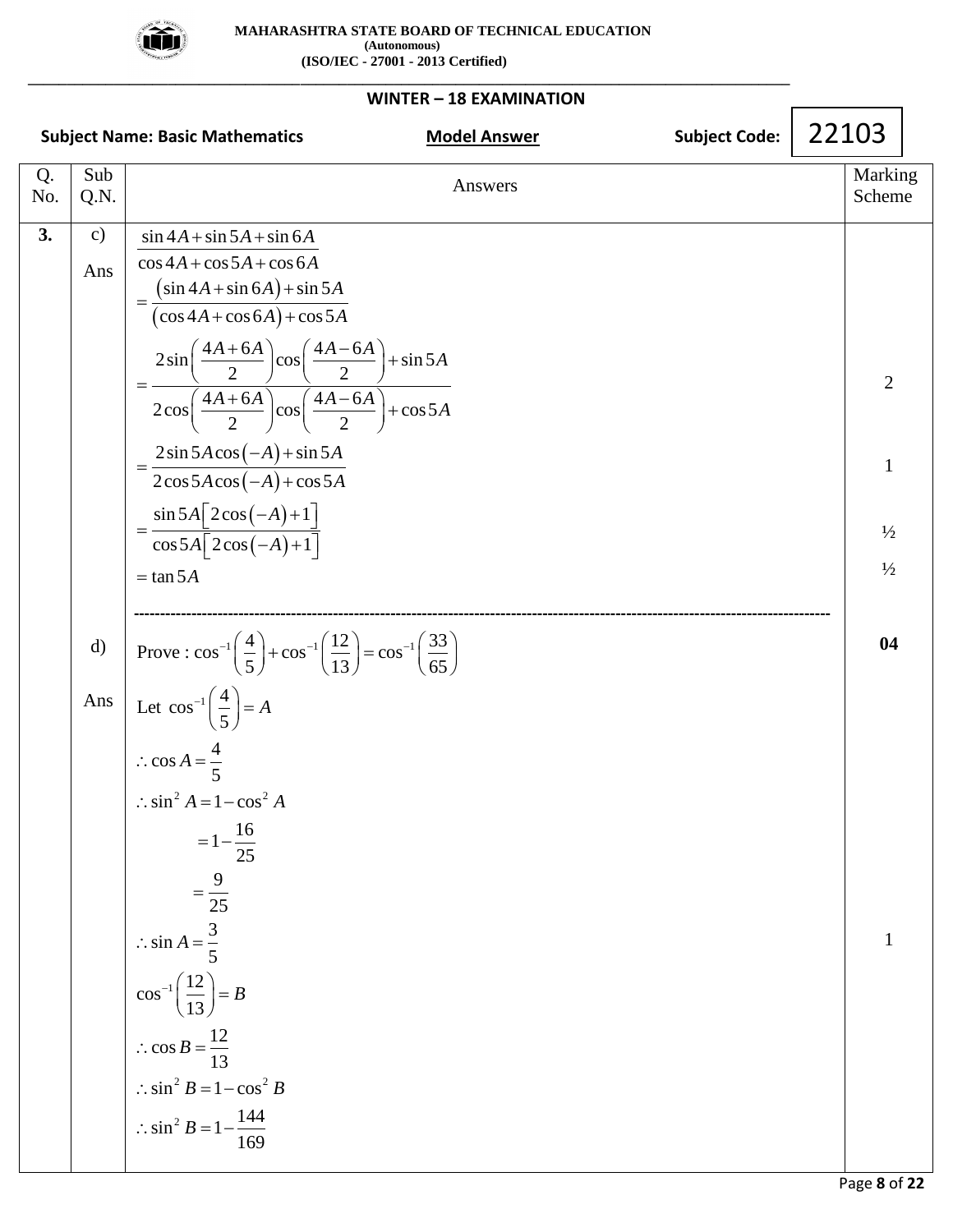

| WINTER - 18 EXAMINATION |              |                                                                                                                                                             |                   |  |  |  |  |  |  |
|-------------------------|--------------|-------------------------------------------------------------------------------------------------------------------------------------------------------------|-------------------|--|--|--|--|--|--|
|                         |              | <b>Subject Code:</b><br><b>Subject Name: Basic Mathematics</b><br><b>Model Answer</b>                                                                       | 22103             |  |  |  |  |  |  |
| Q.<br>No.               | Sub<br>Q.N.  | Answers                                                                                                                                                     | Marking<br>Scheme |  |  |  |  |  |  |
| 3.                      | $\mathbf{d}$ | $\therefore \sin^2 B = \frac{25}{169}$                                                                                                                      |                   |  |  |  |  |  |  |
|                         |              | $\therefore \sin B = \frac{5}{13}$                                                                                                                          | $\mathbf{1}$      |  |  |  |  |  |  |
|                         |              | $\therefore \cos(A+B) = \cos A \cos B - \sin A \sin B$                                                                                                      |                   |  |  |  |  |  |  |
|                         |              | $=\left(\frac{4}{5}\right)\left(\frac{12}{13}\right)-\left(\frac{3}{5}\right)\left(\frac{5}{13}\right)$                                                     | $\mathbf{1}$      |  |  |  |  |  |  |
|                         |              | $=\frac{48}{65}-\frac{15}{65}$                                                                                                                              |                   |  |  |  |  |  |  |
|                         |              | $\therefore \cos\left(A+B\right) = \frac{33}{65}$                                                                                                           |                   |  |  |  |  |  |  |
|                         |              | $\therefore A + B = \cos^{-1}\left(\frac{33}{65}\right)$                                                                                                    | $\frac{1}{2}$     |  |  |  |  |  |  |
|                         |              | $\therefore$ cos <sup>-1</sup> $\left(\frac{4}{5}\right)$ + cos <sup>-1</sup> $\left(\frac{12}{13}\right)$ = cos <sup>-1</sup> $\left(\frac{33}{65}\right)$ | $\frac{1}{2}$     |  |  |  |  |  |  |
|                         |              | OR                                                                                                                                                          |                   |  |  |  |  |  |  |
|                         |              | Let $\cos^{-1}\left(\frac{4}{5}\right) = A$                                                                                                                 |                   |  |  |  |  |  |  |
|                         |              | $\therefore \cos A = \frac{4}{1}$<br>5<br>13 <sub>2</sub><br>5                                                                                              |                   |  |  |  |  |  |  |
|                         |              | $\therefore$ tan $A = \frac{3}{4}$<br>12                                                                                                                    |                   |  |  |  |  |  |  |
|                         |              | $A = \tan^{-1}\left(\frac{3}{4}\right)$                                                                                                                     |                   |  |  |  |  |  |  |
|                         |              | $\therefore \cos^{-1}\left(\frac{4}{5}\right) = \tan^{-1}\left(\frac{3}{4}\right)$                                                                          | $\mathbf{1}$      |  |  |  |  |  |  |
|                         |              | $\cos^{-1}\left(\frac{12}{13}\right) = B$                                                                                                                   |                   |  |  |  |  |  |  |
|                         |              | $\therefore \cos B = \frac{12}{13}$                                                                                                                         |                   |  |  |  |  |  |  |
|                         |              | $\therefore$ tan $B = \frac{5}{12}$                                                                                                                         |                   |  |  |  |  |  |  |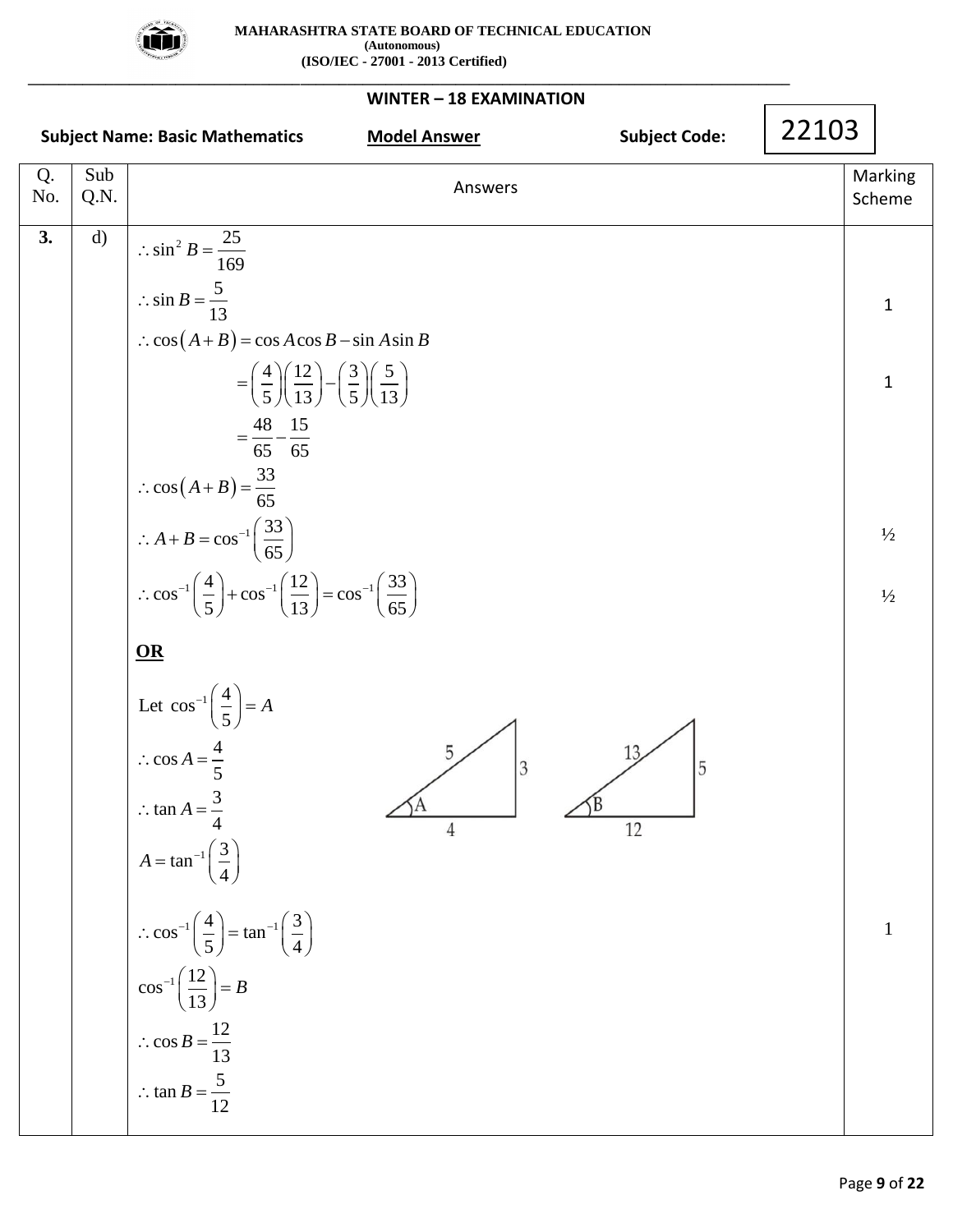

| WINTER - 18 EXAMINATION |              |                                                                                                                            |       |                   |  |  |  |  |  |
|-------------------------|--------------|----------------------------------------------------------------------------------------------------------------------------|-------|-------------------|--|--|--|--|--|
|                         |              | <b>Subject Code:</b><br><b>Model Answer</b><br><b>Subject Name: Basic Mathematics</b>                                      | 22103 |                   |  |  |  |  |  |
| Q.<br>No.               | Sub<br>Q.N.  | Answers                                                                                                                    |       | Marking<br>Scheme |  |  |  |  |  |
| 3.                      | $\mathbf{d}$ | $B = \tan^{-1} \left( \frac{5}{12} \right)$                                                                                |       |                   |  |  |  |  |  |
|                         |              | $\therefore \cos^{-1}\left(\frac{12}{13}\right) = \tan^{-1}\left(\frac{5}{12}\right)$                                      |       | $\mathbf{1}$      |  |  |  |  |  |
|                         |              | $L.H.S. = \tan^{-1}\left(\frac{3}{4}\right) + \tan^{-1}\left(\frac{5}{12}\right)$                                          |       |                   |  |  |  |  |  |
|                         |              | $= \tan^{-1} \left( \frac{\frac{3}{4} + \frac{5}{12}}{1 - \left( \frac{3}{4} \right) \left( \frac{5}{12} \right)} \right)$ |       | $\frac{1}{2}$     |  |  |  |  |  |
|                         |              | $= \tan^{-1} \left( \frac{56}{33} \right)$                                                                                 |       | $\frac{1}{2}$     |  |  |  |  |  |
|                         |              | Let $\tan^{-1} \left( \frac{56}{33} \right) = C$<br>A                                                                      |       |                   |  |  |  |  |  |
|                         |              | $\therefore \tan C = \frac{56}{33}$<br>56<br>65                                                                            |       |                   |  |  |  |  |  |
|                         |              | $\therefore \cos C = \frac{33}{65}$<br>$\overline{33}$<br>B<br>$\mathsf{C}$                                                |       |                   |  |  |  |  |  |
|                         |              | $\therefore C = \cos^{-1}\left(\frac{33}{55}\right)$<br>$\overline{65}$                                                    |       | 1                 |  |  |  |  |  |
|                         |              | ∴ $\cos^{-1}\left(\frac{4}{5}\right) + \cos^{-1}\left(\frac{12}{13}\right) = \cos^{-1}\left(\frac{33}{65}\right)$          |       |                   |  |  |  |  |  |
| 4.                      |              | Attempt any three of the following:                                                                                        |       | 12                |  |  |  |  |  |
|                         | a)           | If $A = \begin{bmatrix} 2 & 4 & 4 \\ 4 & 2 & 4 \\ 4 & 4 & 2 \end{bmatrix}$ show that $A^2 - 8A$ is scalar matrix.          |       | 04                |  |  |  |  |  |
|                         | Ans          | $A^2 - 8A$<br>$= A.A - 8A$                                                                                                 |       |                   |  |  |  |  |  |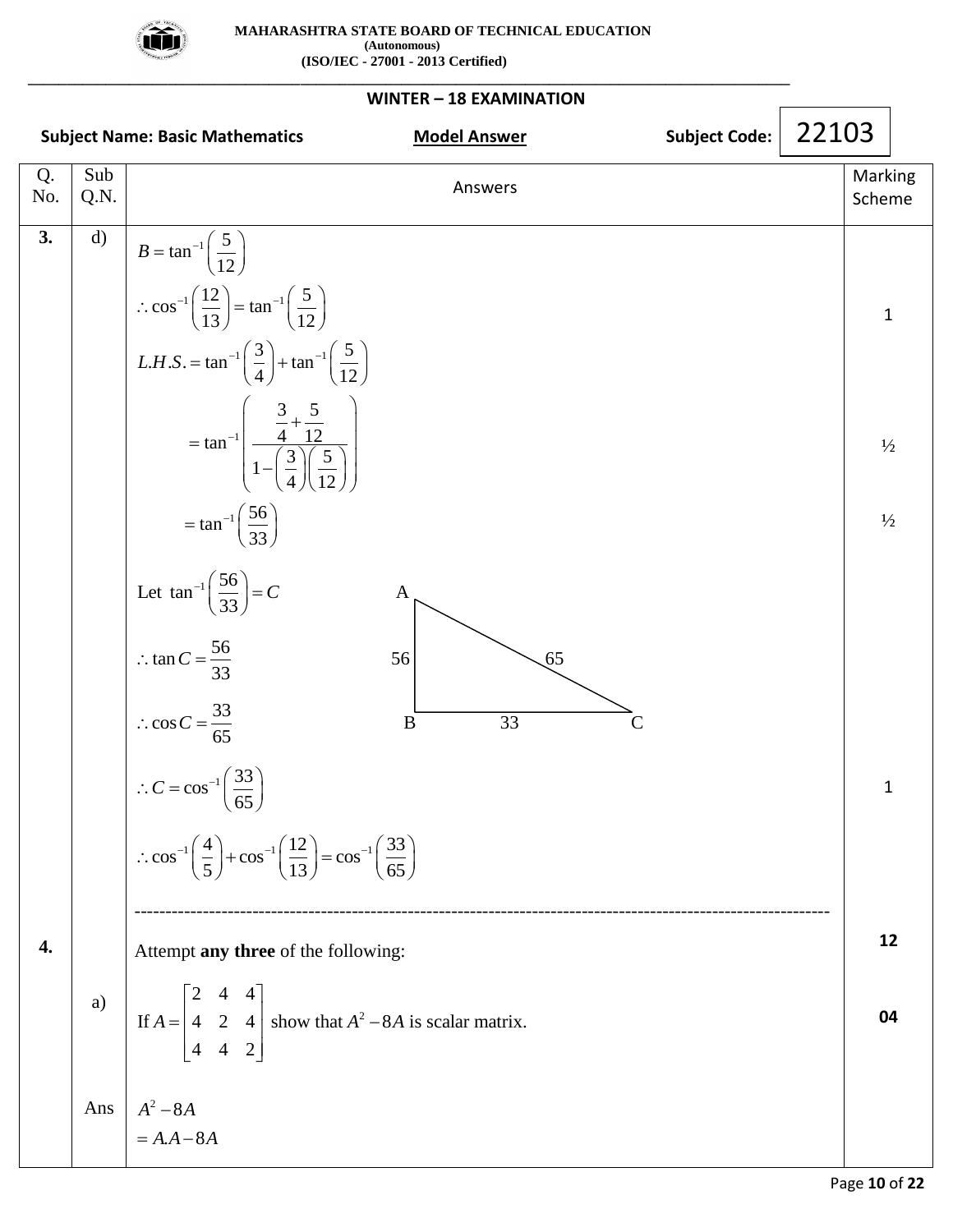

| WINTER - 18 EXAMINATION |             |                                                                                                                                                                                                                                                                                                                                                                                                                                                        |                     |               |       |                         |  |  |  |
|-------------------------|-------------|--------------------------------------------------------------------------------------------------------------------------------------------------------------------------------------------------------------------------------------------------------------------------------------------------------------------------------------------------------------------------------------------------------------------------------------------------------|---------------------|---------------|-------|-------------------------|--|--|--|
|                         |             | <b>Subject Name: Basic Mathematics</b>                                                                                                                                                                                                                                                                                                                                                                                                                 | <b>Model Answer</b> | Subject Code: | 22103 |                         |  |  |  |
| Q.<br>No.               | Sub<br>Q.N. |                                                                                                                                                                                                                                                                                                                                                                                                                                                        | Answers             |               |       | Marking<br>Scheme       |  |  |  |
| $\overline{4}$ .        | a)          | $=\begin{bmatrix} 2 & 4 & 4 \\ 4 & 2 & 4 \\ 4 & 4 & 2 \end{bmatrix} \begin{bmatrix} 2 & 4 & 4 \\ 4 & 2 & 4 \\ 4 & 4 & 2 \end{bmatrix} - 8 \begin{bmatrix} 2 & 4 & 4 \\ 4 & 2 & 4 \\ 4 & 4 & 2 \end{bmatrix}$<br>$=\begin{bmatrix} 36 & 32 & 32 \\ 32 & 36 & 32 \\ 32 & 32 & 36 \end{bmatrix} - \begin{bmatrix} 16 & 32 & 32 \\ 32 & 16 & 32 \\ 32 & 32 & 16 \end{bmatrix}$<br>$= \begin{bmatrix} 20 & 0 & 0 \\ 0 & 20 & 0 \\ 0 & 0 & 20 \end{bmatrix}$ |                     |               |       | $2 + 1$<br>$\mathbf{1}$ |  |  |  |
|                         | b)<br>Ans   | $\therefore$ A <sup>2</sup> – 8A is scalar matrix<br>Resolve into partial fraction: $\frac{3x-1}{(x-4)(x+1)(x-1)}$ .<br>$\frac{3x-1}{(x-4)(x+1)(x-1)} = \frac{A}{x-4} + \frac{B}{x+1} + \frac{C}{x-1}$                                                                                                                                                                                                                                                 |                     |               |       | 04<br>$\frac{1}{2}$     |  |  |  |
|                         |             | $\therefore 3x-1 = A(x+1)(x-1) + B(x-4)(x-1) + C(x-4)(x+1)$<br>Put $x = 4$<br>$3(4)-1 = A(4+1)(4-1)$<br>$\therefore$ 11=15A<br>$\therefore A = \frac{11}{15}$<br>Put $x = -1$                                                                                                                                                                                                                                                                          |                     |               |       | 1                       |  |  |  |
|                         |             | $3(-1)-1 = B(-1-4)(-1-1)$<br>$\therefore -4 = B(-5)(-2)$<br>$\therefore B = \frac{-2}{5}$<br>Put $x = 1$<br>$3(1)-1=C(1-4)(1+1)$                                                                                                                                                                                                                                                                                                                       |                     |               |       |                         |  |  |  |
|                         |             | $\therefore 2 = C(-3)(2)$<br>$\therefore C = \frac{-1}{2}$                                                                                                                                                                                                                                                                                                                                                                                             |                     |               |       | 1                       |  |  |  |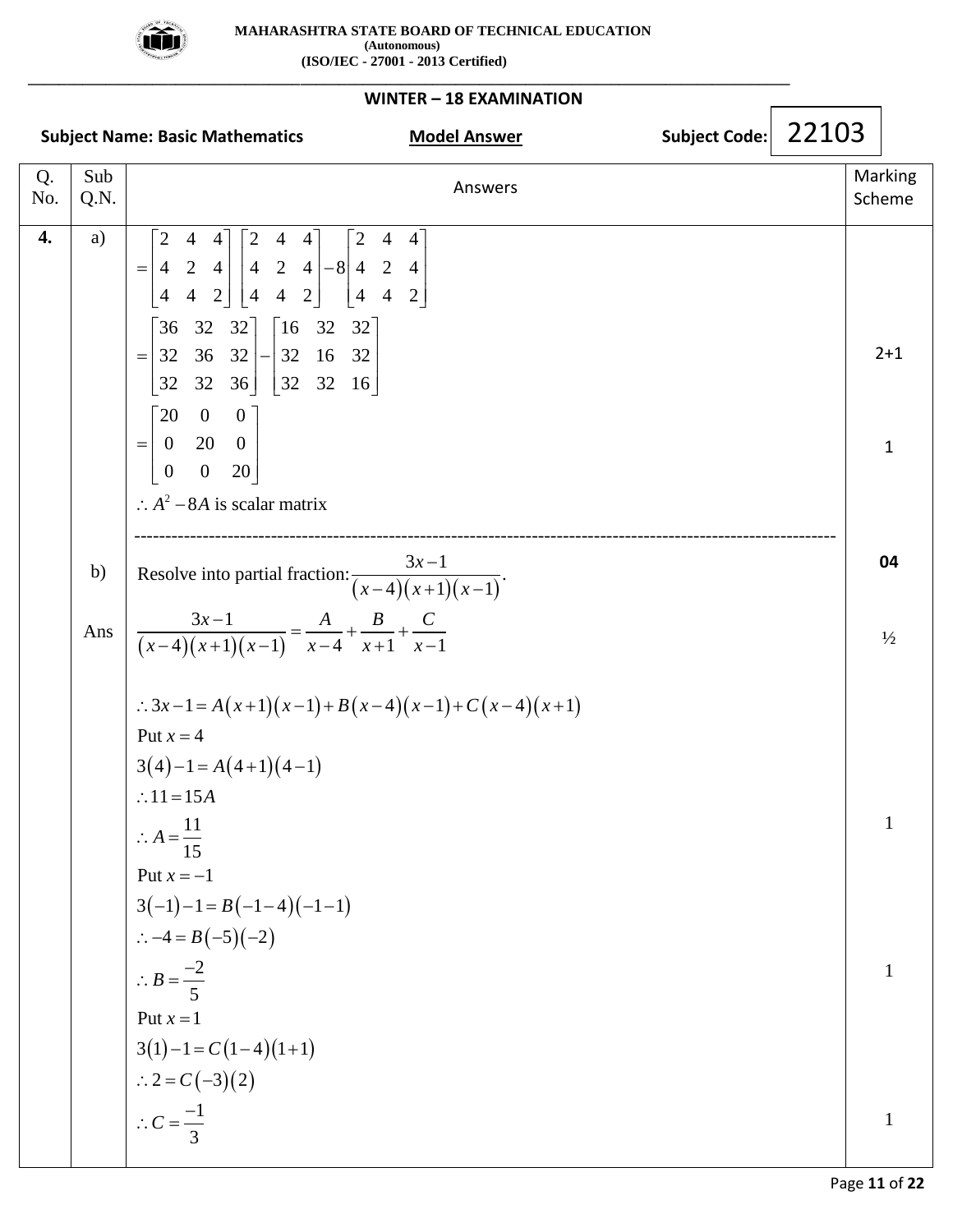

| WINTER - 18 EXAMINATION |                                                                                                |                                                                                                                                                      |  |  |                   |  |  |  |  |
|-------------------------|------------------------------------------------------------------------------------------------|------------------------------------------------------------------------------------------------------------------------------------------------------|--|--|-------------------|--|--|--|--|
|                         | 22103<br><b>Subject Code:</b><br><b>Subject Name: Basic Mathematics</b><br><b>Model Answer</b> |                                                                                                                                                      |  |  |                   |  |  |  |  |
| Q.<br>No.               | Sub<br>Q.N.                                                                                    | Answers                                                                                                                                              |  |  | Marking<br>Scheme |  |  |  |  |
| 4.                      | b)                                                                                             | $\therefore \frac{3x-1}{(x-4)(x+1)(x-1)} = \frac{\frac{11}{15}}{x-4} + \frac{\frac{-2}{5}}{x+1} + \frac{\frac{-1}{3}}{x-1}$                          |  |  | $\frac{1}{2}$     |  |  |  |  |
|                         | $\mathbf{c})$                                                                                  | Prove that $\cos 20^\circ \cdot \cos 40^\circ \cdot \cos 60^\circ \cdot \cos 80^\circ = \frac{1}{16}$                                                |  |  | 04                |  |  |  |  |
|                         | Ans                                                                                            | $\cos 20^\circ \cos 40^\circ \cos 60^\circ \cos 80^\circ = \frac{1}{2} (2 \cos 20^\circ \cos 40^\circ) \cdot \left(\frac{1}{2}\right) \cos 80^\circ$ |  |  | $\frac{1}{2}$     |  |  |  |  |
|                         |                                                                                                | $=\frac{1}{4}\left[\cos(20^\circ+40^\circ)+\cos(20^\circ-40^\circ)\right]\cos 80^\circ$                                                              |  |  | $\frac{1}{2}$     |  |  |  |  |
|                         |                                                                                                | $=\frac{1}{4}\left[\cos(60^\circ)+\cos(-20^\circ)\right]\cos 80^\circ$                                                                               |  |  | $\frac{1}{2}$     |  |  |  |  |
|                         |                                                                                                | $=\frac{1}{4}\left \frac{1}{2}\cos 80^\circ + \cos 20^\circ \cos 80^\circ\right $                                                                    |  |  |                   |  |  |  |  |
|                         |                                                                                                | $=\frac{1}{4}\left[\frac{1}{2}\cos 80^\circ + \frac{1}{2}(2\cos 20^\circ \cos 80^\circ)\right]$                                                      |  |  | $\frac{1}{2}$     |  |  |  |  |
|                         |                                                                                                | $=\frac{1}{8}$ [cos 80° + cos (20° + 80°) + cos (20° – 80°)]                                                                                         |  |  | $\frac{1}{2}$     |  |  |  |  |
|                         |                                                                                                | $=\frac{1}{8}$ [cos 80° + cos (100°) + cos (-60°)]                                                                                                   |  |  |                   |  |  |  |  |
|                         |                                                                                                | $=\frac{1}{8} \left[\cos 80^\circ + \cos (180 - 80^\circ) + \frac{1}{2}\right]$                                                                      |  |  | $\frac{1}{2}$     |  |  |  |  |
|                         |                                                                                                | $=\frac{1}{8}$ cos 80° – cos $(80^{\circ}) + \frac{1}{2}$                                                                                            |  |  | $\frac{1}{2}$     |  |  |  |  |
|                         |                                                                                                | $=\frac{1}{16}$                                                                                                                                      |  |  | $\frac{1}{2}$     |  |  |  |  |
|                         |                                                                                                |                                                                                                                                                      |  |  |                   |  |  |  |  |
|                         | d)                                                                                             | Prove: $\sin A.\sin(60 - A).\sin(60 + A) = \frac{1}{4}\sin 3A$ .                                                                                     |  |  | 04                |  |  |  |  |
|                         | Ans                                                                                            | L.H.S. = $\sin A.\sin(60 - A).\sin(60 + A)$                                                                                                          |  |  |                   |  |  |  |  |
|                         |                                                                                                | $=\sin A(\sin 60 \cos A - \cos 60 \sin A)(\sin 60 \cos A + \cos 60 \sin A)$                                                                          |  |  | $\frac{1}{2}$     |  |  |  |  |
|                         |                                                                                                | $= \sin A \left[ \frac{\sqrt{3}}{2} \cos A - \frac{1}{2} \sin A \right] \left[ \frac{\sqrt{3}}{2} \cos A + \frac{1}{2} \sin A \right]$               |  |  | 1                 |  |  |  |  |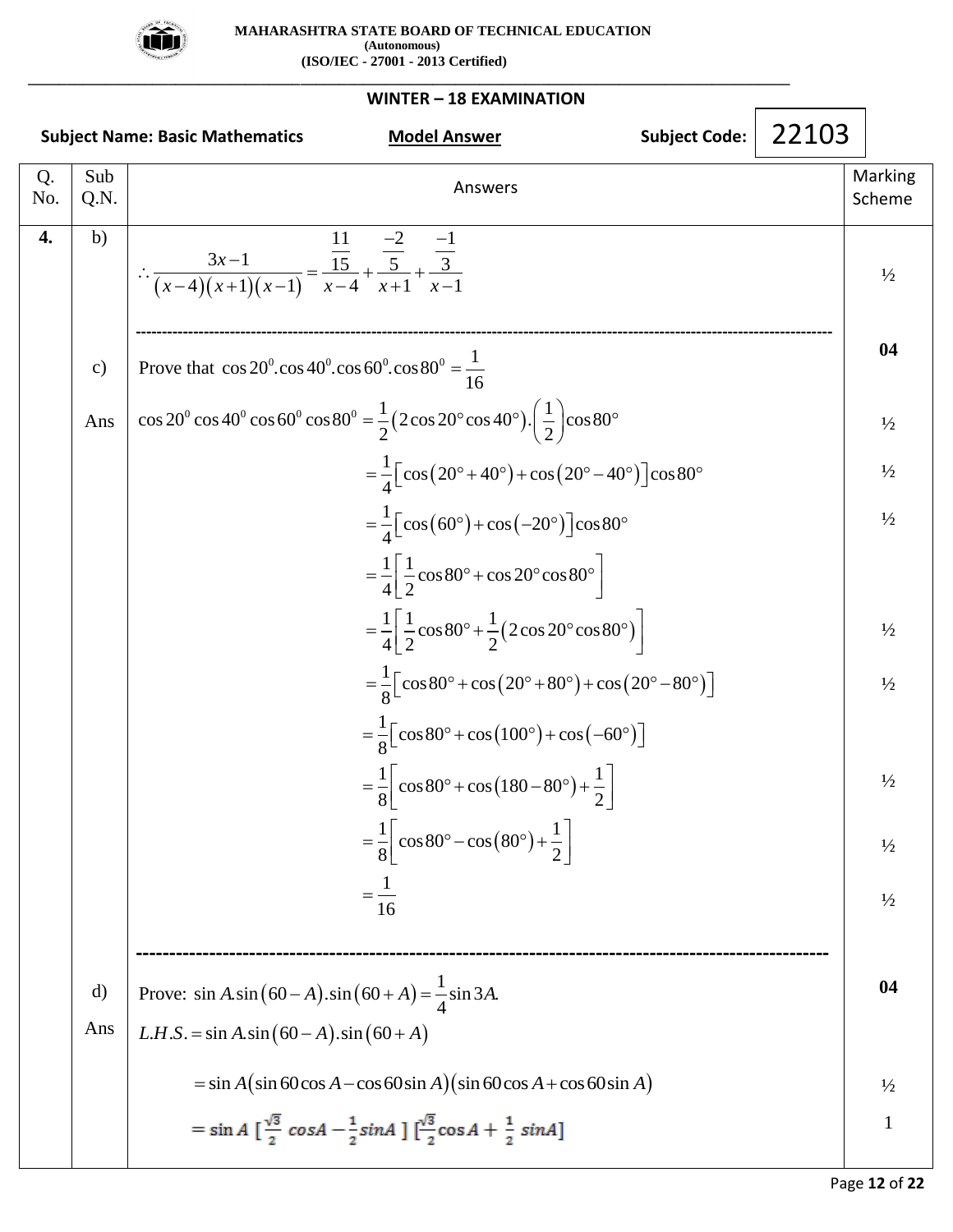

**\_\_\_\_\_\_\_\_\_\_\_\_\_\_\_\_\_\_\_\_\_\_\_\_\_\_\_\_\_\_\_\_\_\_\_\_\_\_\_\_\_\_\_\_\_\_\_\_\_\_\_\_\_\_\_\_\_\_\_\_\_\_\_\_\_\_\_\_\_\_\_\_\_\_\_\_\_\_\_\_\_\_\_\_\_\_\_\_\_\_\_\_\_\_\_\_\_\_**

|           |              | <b>Subject Code:</b><br><b>Subject Name: Basic Mathematics</b><br><b>Model Answer</b>                                                                                                                                                                                                                                                                                                                                                                                                              | 22103 |                                                                  |
|-----------|--------------|----------------------------------------------------------------------------------------------------------------------------------------------------------------------------------------------------------------------------------------------------------------------------------------------------------------------------------------------------------------------------------------------------------------------------------------------------------------------------------------------------|-------|------------------------------------------------------------------|
| Q.<br>No. | Sub<br>Q.N.  | Answers                                                                                                                                                                                                                                                                                                                                                                                                                                                                                            |       | Marking<br>Scheme                                                |
| 4.        | $\mathbf{d}$ | <i>L.H.S.</i> = $\sin A \left[ \left( \frac{\sqrt{3}}{2} \cos A \right)^2 - \left( \frac{1}{2} \sin A \right)^2 \right]$<br>$= \sin A \left[ \frac{3}{4} \cos^2 A - \frac{1}{4} \sin^2 A \right]$<br>$=\frac{1}{4}$ sin A [3 cos <sup>2</sup> A – sin <sup>2</sup> A]<br>$=\frac{1}{4}\sin A [3 (1-sin^2 A)-sin^2 A]$<br>$=\frac{1}{4}$ sin A $[3 - 3sin^2 A - sin^2 A]$<br>$=\frac{1}{4}$ [3 sin A – 3sin <sup>3</sup> A – sin <sup>3</sup> A]<br>$=\frac{1}{4}$ [3 sin A – 4 sin <sup>3</sup> A] |       | $\frac{1}{2}$<br>$\frac{1}{2}$<br>$\frac{1}{2}$<br>$\frac{1}{2}$ |
|           |              | $=\frac{1}{4}$ sin3 A = R.H.S.                                                                                                                                                                                                                                                                                                                                                                                                                                                                     |       | $\frac{1}{2}$                                                    |
|           | e)<br>Ans    | Prove: $\tan^{-1}\left(\frac{1}{7}\right) + \tan^{-1}\left(\frac{1}{13}\right) = \cos^{-1}\left(\frac{9}{2}\right)$<br><i>L.H.S.</i> = tan <sup>-1</sup> $\left(\frac{1}{7}\right)$ + tan <sup>-1</sup> $\left(\frac{1}{13}\right)$                                                                                                                                                                                                                                                                |       | 04                                                               |
|           |              | = $\tan^{-1}$ $\left( \frac{\frac{1}{7} + \frac{1}{13}}{1 - \left( \frac{1}{7} \right) \left( \frac{1}{13} \right)} \right)$                                                                                                                                                                                                                                                                                                                                                                       |       | 2                                                                |
|           |              | $=$ tan <sup>-1</sup> $\left(\frac{2}{9}\right)$<br>$R.H.S. = \cot^{-1}\left(\frac{9}{2}\right)$                                                                                                                                                                                                                                                                                                                                                                                                   |       | $1\frac{1}{2}$                                                   |
|           |              | $\cot^{-1}\left(\frac{9}{2}\right) \neq \cos^{-1}\left(\frac{9}{2}\right)$<br>$\therefore$ L.H.S. $\neq$ R.H.S.<br>Note: "If Students attempted to solve the question Give appropriate marks."                                                                                                                                                                                                                                                                                                     |       | $\frac{1}{2}$                                                    |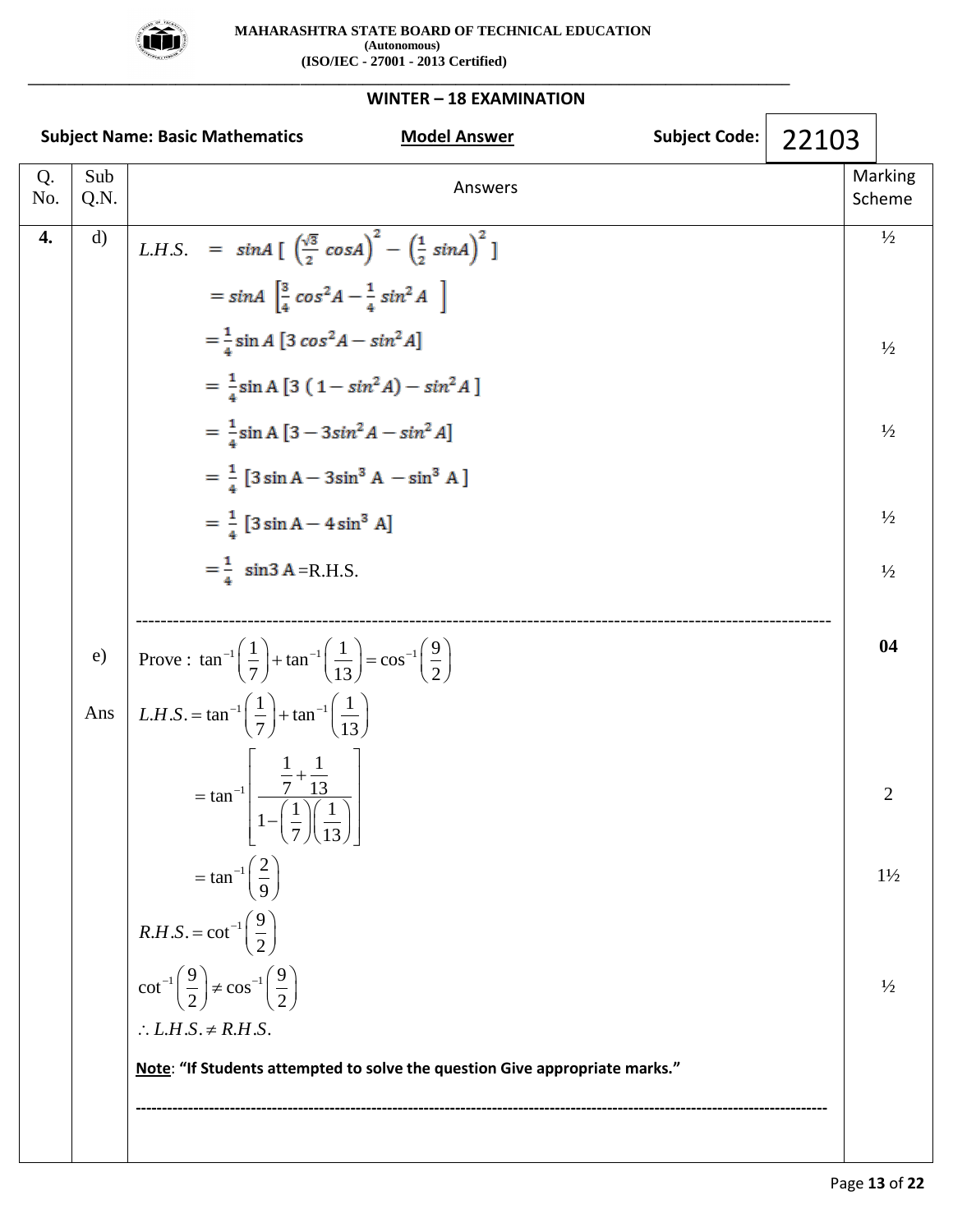

| WINTER - 18 EXAMINATION |                                                                                                |                                                                                                                                                     |  |                   |  |  |  |  |  |
|-------------------------|------------------------------------------------------------------------------------------------|-----------------------------------------------------------------------------------------------------------------------------------------------------|--|-------------------|--|--|--|--|--|
|                         | 22103<br><b>Subject Code:</b><br><b>Subject Name: Basic Mathematics</b><br><b>Model Answer</b> |                                                                                                                                                     |  |                   |  |  |  |  |  |
| Q.<br>No.               | Sub<br>Q.N.                                                                                    | Answers                                                                                                                                             |  | Marking<br>Scheme |  |  |  |  |  |
| 5.                      |                                                                                                | Attempt any two of the following:                                                                                                                   |  | 12                |  |  |  |  |  |
|                         | a)                                                                                             | Attempt the following:                                                                                                                              |  | 06                |  |  |  |  |  |
|                         | (i)                                                                                            | Find the equation of straight line passes through the points $(-4,6)$ and $(8,-3)$ .                                                                |  | 03                |  |  |  |  |  |
|                         | Ans                                                                                            | Let $(x_1, y_1) = (-4, 6)$ and $(x_2, y_2) = (8, -3)$<br>Equation of line is,<br>$\frac{y-y_1}{y_1} = \frac{x-x_1}{x_1}$<br>$y_1 - y_2$ $x_1 - x_2$ |  |                   |  |  |  |  |  |
|                         |                                                                                                | $\therefore \frac{y-6}{6+3} = \frac{x+4}{-4-8}$<br>$\therefore \frac{y-6}{9} = \frac{x+4}{-12}$<br>$\therefore -12y + 72 = 9x + 36$                 |  | $\overline{2}$    |  |  |  |  |  |
|                         |                                                                                                | : $.9x+12y-36=0$<br>or<br>$3x+4y-12=0$                                                                                                              |  | 1                 |  |  |  |  |  |
|                         | (ii)                                                                                           | Find the equation of line passing through the point $(2,5)$ and through the intersection of the<br>lines $x + y = 0$ and $2x - y = 9$ .             |  | 03                |  |  |  |  |  |
|                         | Ans                                                                                            | Let $(x_1, y_1) = (2, 5)$<br>$x + y = 0$<br>$2x - y = 9$<br>$3x = 9$<br>$x=3$                                                                       |  |                   |  |  |  |  |  |
|                         |                                                                                                | $\therefore$ y = -3<br>$\therefore (x_2, y_2) = (3, -3)$<br>Equation of line is,<br>$\frac{y-y_1}{x}-\frac{x-x_1}{x-x_1}$                           |  | 1                 |  |  |  |  |  |
|                         |                                                                                                | $y_1 - y_2$ $x_1 - x_2$<br>$\therefore \frac{y-5}{5+3} = \frac{x-2}{2-3}$                                                                           |  | $\mathbf{1}$      |  |  |  |  |  |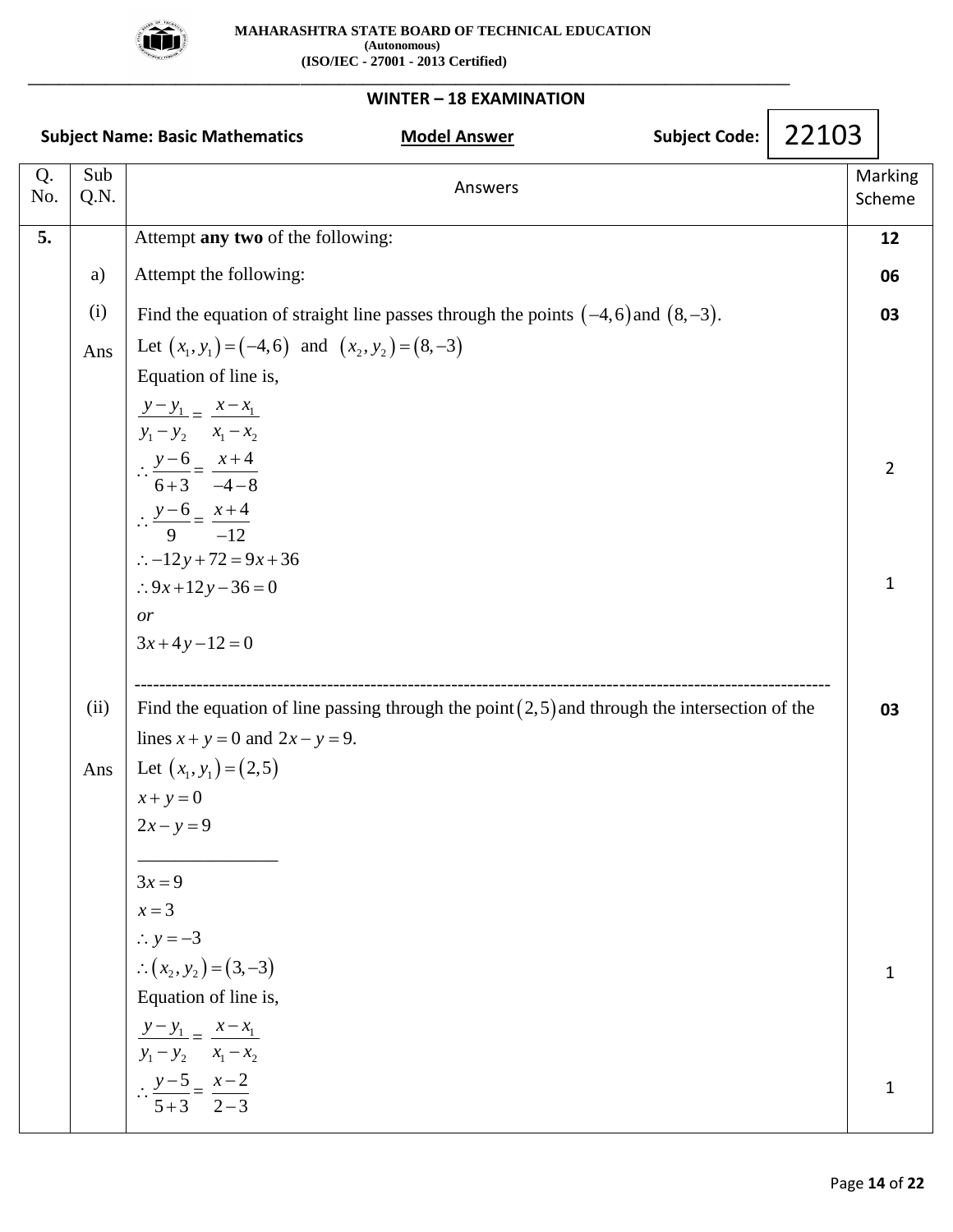

#### **WINTER – 18 EXAMINATION Subject Name: Basic Mathematics Model Answer Subject Code: Subject Code:** Q. No. Sub Q.N. Answers Marking Marking Scheme 5. a) $(ii)$ b) (i) Ans  $\frac{-5}{8} = \frac{x-2}{-1}$  $\therefore -y + 5 = 8x - 16$  $\therefore 8x + y - 21 = 0$  $\therefore \frac{y-5}{2} = \frac{x-2}{2}$  $\overline{a}$ ---------------------------------------------------------------------------------------------------------------- Attempt the following:  $\theta = \tan^{-1}(\infty)$ 1 slope  $m_1 = \frac{\overline{a}}{b} = \frac{\overline{a}}{2}$ <br>
For  $2x - 3y - 7 = 0$ ,<br>
slope  $m_2 = \frac{-a}{b} = \frac{-2}{2} = \frac{2}{3}$ b<br> $n_1 - m_2$  $\tan \theta = \left| \frac{m_1 - m_2}{1 + m_1 m_2} \right|$ Attempt the following:<br>Find the acute angle between the lines  $3x + 2y + 4 = 0$  and  $2x - 3y - 7 = 0$ . Find the acute angle<br>For  $3x + 2y + 4 = 0$ , slope  $m_1 = \frac{-a}{1} = \frac{-3}{2}$ 2 slope  $m_1 = \frac{-a}{b} = \frac{-3}{2}$ <br>For  $2x - 3y - 7 = 0$ ,  $\frac{2}{3} = \frac{2}{3}$ 1  $\left| \frac{m_2}{n_1 m_2} \right|$ <br> $\left| \frac{3}{2} - \frac{2}{3} \right|$  $\frac{m_1m_2}{\frac{2}{2}-\frac{2}{3}}$  $\frac{\frac{-3}{2} - \frac{2}{3}}{1 + \left(\frac{-3}{2}\right)\left(\frac{2}{3}\right)}$  $\frac{2}{3}$   $\frac{-2}{3}$   $\left(\frac{2}{3}\right)$   $\left(\frac{2}{3}\right)$  $tan \theta =$  $\theta = 90$ *x* + 2 *y* + 4 = 0 and 2*x* - 3*y* pt the  $acx + 2y$ *b*  $m_1 = \frac{1}{2}$ <br> $x - 3y$  $m_2 = \frac{-a}{a}$ *b*  $=\frac{-a}{b}$  =  $m_1 - m$  $\frac{m_1}{m_1 m_2} =$  $\theta$  $\therefore$  tan  $\theta = \infty$  $+2y+4=0$  and  $2x-3y-7=0$ . t the following:<br>e acute angle between<br>+2y + 4 = 0, te angle between  $1 + 4 = 0$ ,<br> $\frac{-a}{1} = \frac{-3}{2}$ cute angle betwee<br>  $2y + 4 = 0$ ,<br>  $=\frac{-a}{b} = \frac{-3}{2}$  $a_1 = \frac{-a}{b} = \frac{-3}{2}$ <br>-3y-7=0,  $=\frac{-b}{b} = \frac{-2}{2}$ <br>  $3y-7=0,$ <br>  $=\frac{-a}{b} = \frac{-2}{-3} = \frac{2}{3}$ slope  $m_2 = \frac{-a}{b} = \frac{-2}{-3}$ <br>  $\therefore \tan \theta = \left| \frac{m_1 - m_2}{1 + m_1 m_2} \right|$  $\frac{-3}{2}$  $=$  $\begin{array}{c|c}\n-3 & 2 \\
\hline\n2 & 3 \\
\hline\n-3 & 2 \\
\hline\n-2 & 2\n\end{array}$  $\frac{-3}{2} - \frac{2}{3}$ <br>+ $\left(\frac{-3}{2}\right)\left(\frac{2}{3}\right)$  $= \frac{1}{1 + \left(\frac{-3}{2}\right)\left(\frac{2}{3}\right)}$ <br> $\therefore \tan \theta = \infty$ ∴ tan  $\theta = \infty$ <br>
∴  $\theta = \tan^{-1}(\infty)$ ..  $\tan \theta = \infty$ <br>
∴  $\theta = \tan^{-1}(\infty)$ <br>
∴  $\theta = 90^\circ$  or or 2 π **OR** Consider  $m_1 m_2 = \left(\frac{-3}{2}\right) \left(\frac{2}{3}\right)$  $m_1 m_2 = -1$ 90<sup>0</sup> or  $\frac{\pi}{2}$  $\frac{3}{2}$  $\sqrt{\frac{2}{3}}$  $\frac{1}{1} = -1$ Lines are perpendicular  $m_1 m_2 = \left(\frac{-3}{2}\right)\left(\frac{2}{2}\right)$  $\therefore \theta = 90^{\circ}$  or  $\frac{\pi}{2}$  $=\left(\frac{-3}{2}\right)\left(\frac{2}{3}\right)$ 1 **06 03**  $\frac{1}{2}$  $\frac{1}{2}$ 1  $\frac{1}{2}$  $\frac{1}{2}$ 1 1 1 22103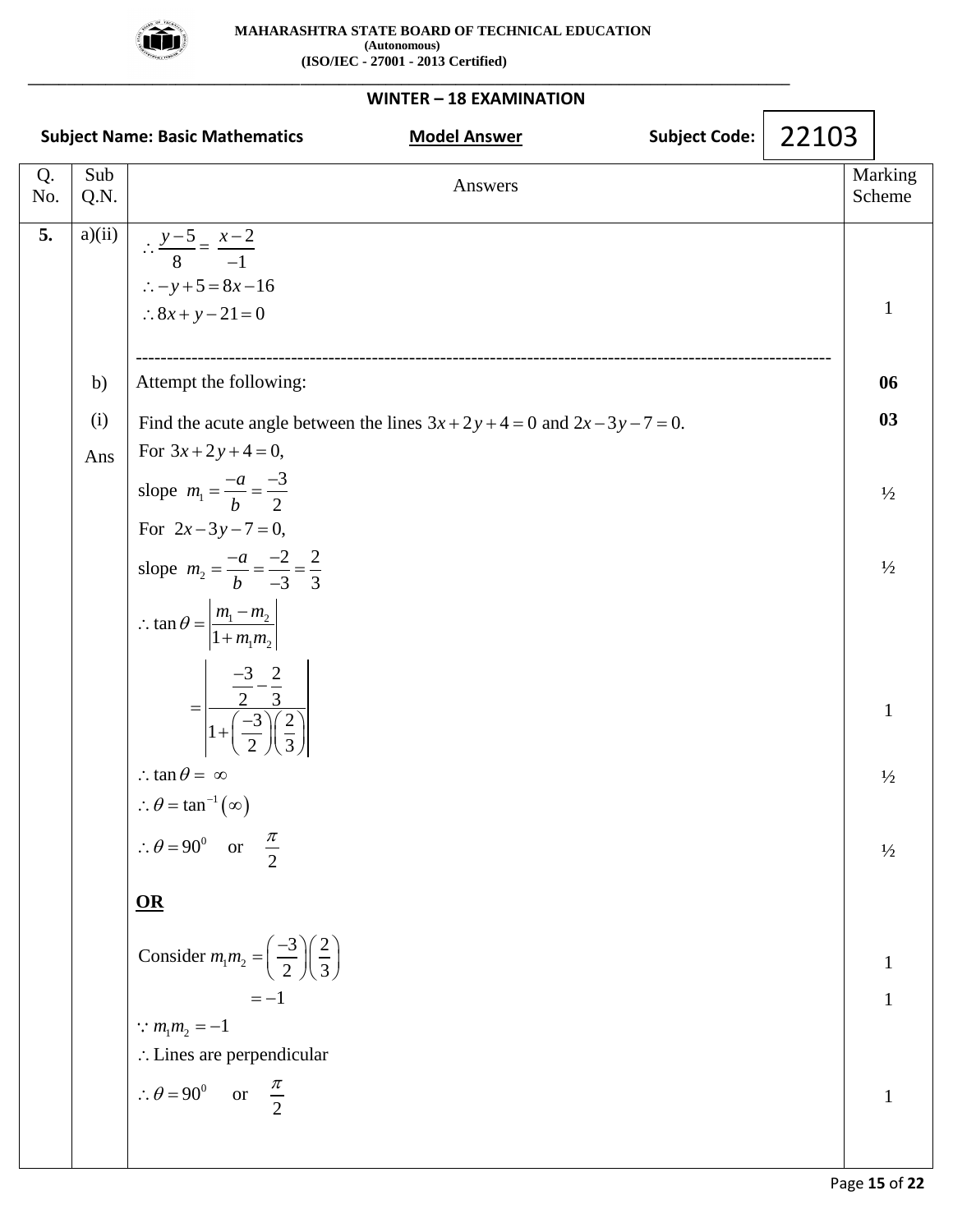

|           |               | <b>Subject Name: Basic Mathematics</b><br><b>Subject Code:</b><br>22103<br><b>Model Answer</b>                                                                                                                                                                                                |                   |
|-----------|---------------|-----------------------------------------------------------------------------------------------------------------------------------------------------------------------------------------------------------------------------------------------------------------------------------------------|-------------------|
| Q.<br>No. | Sub<br>Q.N.   | Answers                                                                                                                                                                                                                                                                                       | Marking<br>Scheme |
| 5.        | b)(ii)<br>Ans | Find the distance between lines $3x + 2y = 5$ and $6x + 4y = 6$<br>$L_1$ : 3x + 2y - 5 = 0 and $L_2$ : 6x + 4y - 6 = 0<br>$\therefore L_1: 6x+4y-10=0$ and $L_2: 6x+4y-6=0$<br>$\therefore$ $a=6$ , $b=4$ , $c_1=-10$ and $c_2=-6$<br>$d = \left  \frac{c_2 - c_1}{\sqrt{a^2 + b^2}} \right $ | 03                |
|           |               | $=\left \frac{-6+10}{\sqrt{6^2+4^2}}\right $<br>$=\left \frac{4}{\sqrt{52}}\right $<br>$rac{2}{\sqrt{13}}$<br>$= 0.555$ or                                                                                                                                                                    | 2<br>1            |
|           | $\mathbf{c})$ | Attempt the following:                                                                                                                                                                                                                                                                        | 06                |
|           | (i)<br>Ans    | A square grassy plot is of side 100 metre. It has a gravel path 10 metres wide all round it on the<br>inside. Find the area of path.<br>Area of path = Area of grassy plot - Area of inner square of grassy plot                                                                              | 03                |
|           |               | $=(100)^{2}-(80)^{2}$<br>$= 3600$                                                                                                                                                                                                                                                             | 2<br>1            |
|           | c)(ii)<br>Ans | The volume of cube is 1000 cm <sup>3</sup> . Find its total surface area.<br>Let side of cube $=l$<br>: volume of cube = $l^3$ = 1000                                                                                                                                                         | 03                |
|           |               | $\therefore l = 10$<br>Total surface area of cube = $6l^2$                                                                                                                                                                                                                                    | 1                 |
|           |               | $=6(10)^2$<br>$= 600$<br>---------------------------------                                                                                                                                                                                                                                    | 1<br>1            |
| 6.        |               | Attempt any two of the following:                                                                                                                                                                                                                                                             | 12                |
|           | a)            | Find mean, standard deviation and coefficient of variance of the following data:                                                                                                                                                                                                              |                   |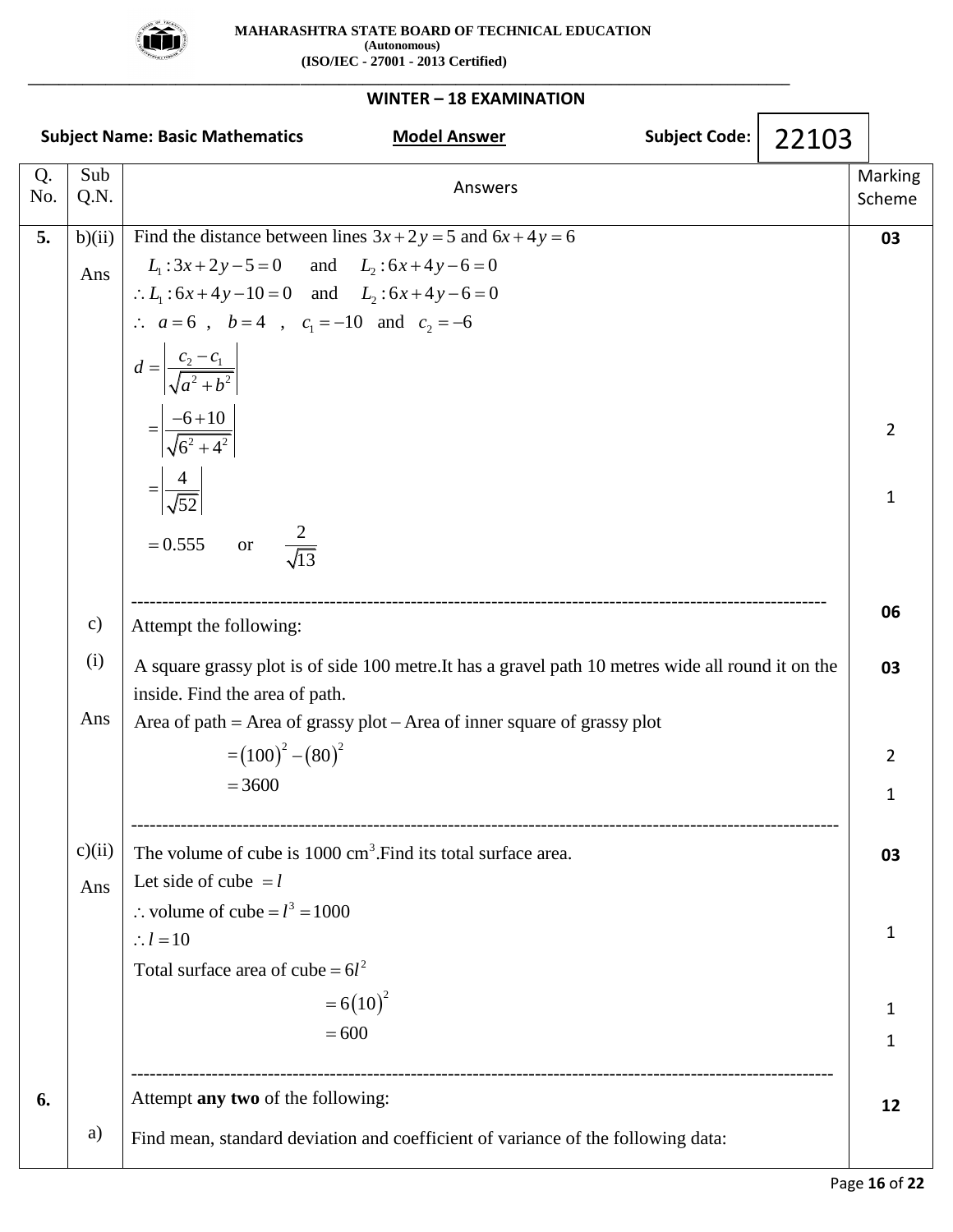

**\_\_\_\_\_\_\_\_\_\_\_\_\_\_\_\_\_\_\_\_\_\_\_\_\_\_\_\_\_\_\_\_\_\_\_\_\_\_\_\_\_\_\_\_\_\_\_\_\_\_\_\_\_\_\_\_\_\_\_\_\_\_\_\_\_\_\_\_\_\_\_\_\_\_\_\_\_\_\_\_\_\_\_\_\_\_\_\_\_\_\_\_\_\_\_\_\_\_**

| <b>Subject Name: Basic Mathematics</b> |             |                                                                              |                                                                                                                                                                                                                                            | Subject Code:<br><b>Model Answer</b>            |                |           |                           |  |                | 22103          |                |  |                   |
|----------------------------------------|-------------|------------------------------------------------------------------------------|--------------------------------------------------------------------------------------------------------------------------------------------------------------------------------------------------------------------------------------------|-------------------------------------------------|----------------|-----------|---------------------------|--|----------------|----------------|----------------|--|-------------------|
| Q.<br>No.                              | Sub<br>Q.N. |                                                                              |                                                                                                                                                                                                                                            |                                                 |                | Answers   |                           |  |                |                |                |  | Marking<br>Scheme |
| 6.                                     | a)          |                                                                              | Class-Interval                                                                                                                                                                                                                             | $0 - 10$                                        | $10 - 20$      | $20 - 30$ | $30 - 40$                 |  | $40 - 50$      |                |                |  | 06                |
|                                        |             |                                                                              | <b>Frequency</b>                                                                                                                                                                                                                           | $\overline{3}$                                  | $\overline{5}$ | $8\,$     | 3                         |  | $\mathbf{1}$   |                |                |  |                   |
|                                        |             |                                                                              |                                                                                                                                                                                                                                            |                                                 |                |           |                           |  |                |                |                |  |                   |
|                                        | Ans         |                                                                              |                                                                                                                                                                                                                                            |                                                 |                |           |                           |  |                |                |                |  |                   |
|                                        |             |                                                                              | Class Interval                                                                                                                                                                                                                             | $x_i$                                           | $f_i$          | $f_i x_i$ | $d_i = \frac{x_i - a}{h}$ |  | $f_i d_i$      | $d_i^2$        | $f_i d_i^2$    |  |                   |
|                                        |             |                                                                              | $0 - 10$                                                                                                                                                                                                                                   | 5                                               | $\mathfrak{Z}$ | 15        | $-2$                      |  | $-6$           | $\overline{4}$ | 12             |  |                   |
|                                        |             |                                                                              | $10 - 20$                                                                                                                                                                                                                                  | 15                                              | 5              | 75        | $-1$                      |  | $-5$           | $\mathbf{1}$   | 5              |  |                   |
|                                        |             |                                                                              | $20 - 30$                                                                                                                                                                                                                                  | 25                                              | 8              | 200       | $\overline{0}$            |  | $\overline{0}$ | $\overline{0}$ | $\theta$       |  | 3                 |
|                                        |             |                                                                              | 30-40                                                                                                                                                                                                                                      | 35                                              | 3              | 105       | $\mathbf{1}$              |  | 3              | $\mathbf{1}$   | 3              |  |                   |
|                                        |             |                                                                              | $40 - 50$                                                                                                                                                                                                                                  | 45                                              | $\mathbf{1}$   | 45        | $\overline{2}$            |  | $\overline{2}$ | $\overline{4}$ | $\overline{4}$ |  |                   |
|                                        |             |                                                                              |                                                                                                                                                                                                                                            |                                                 | 20             | 440       |                           |  | $-6$           |                | 24             |  |                   |
|                                        |             | $\therefore \overline{x} = \frac{440}{20}$<br>$\therefore \overline{x} = 22$ | Mean $\bar{x} = \frac{\sum f_i x_i}{N}$                                                                                                                                                                                                    |                                                 |                |           |                           |  |                |                |                |  | $\mathbf{1}$      |
|                                        |             |                                                                              | $S.D. = \sigma = \sqrt{\frac{\sum f_i d_i^2}{N} - \left(\frac{\sum f_i d_i}{N}\right)^2} \times h$<br>$=\sqrt{\frac{24}{20}-\left(\frac{-6}{20}\right)^2}\times 10$<br>$=10.54$<br>Coefficient of variance = $\frac{\sigma}{\sigma}$ × 100 | $\mathcal{X}$<br>$=\frac{10.54}{22} \times 100$ |                |           |                           |  |                |                |                |  | 1                 |
|                                        |             |                                                                              |                                                                                                                                                                                                                                            | $= 47.91$                                       |                |           |                           |  |                |                |                |  | 1                 |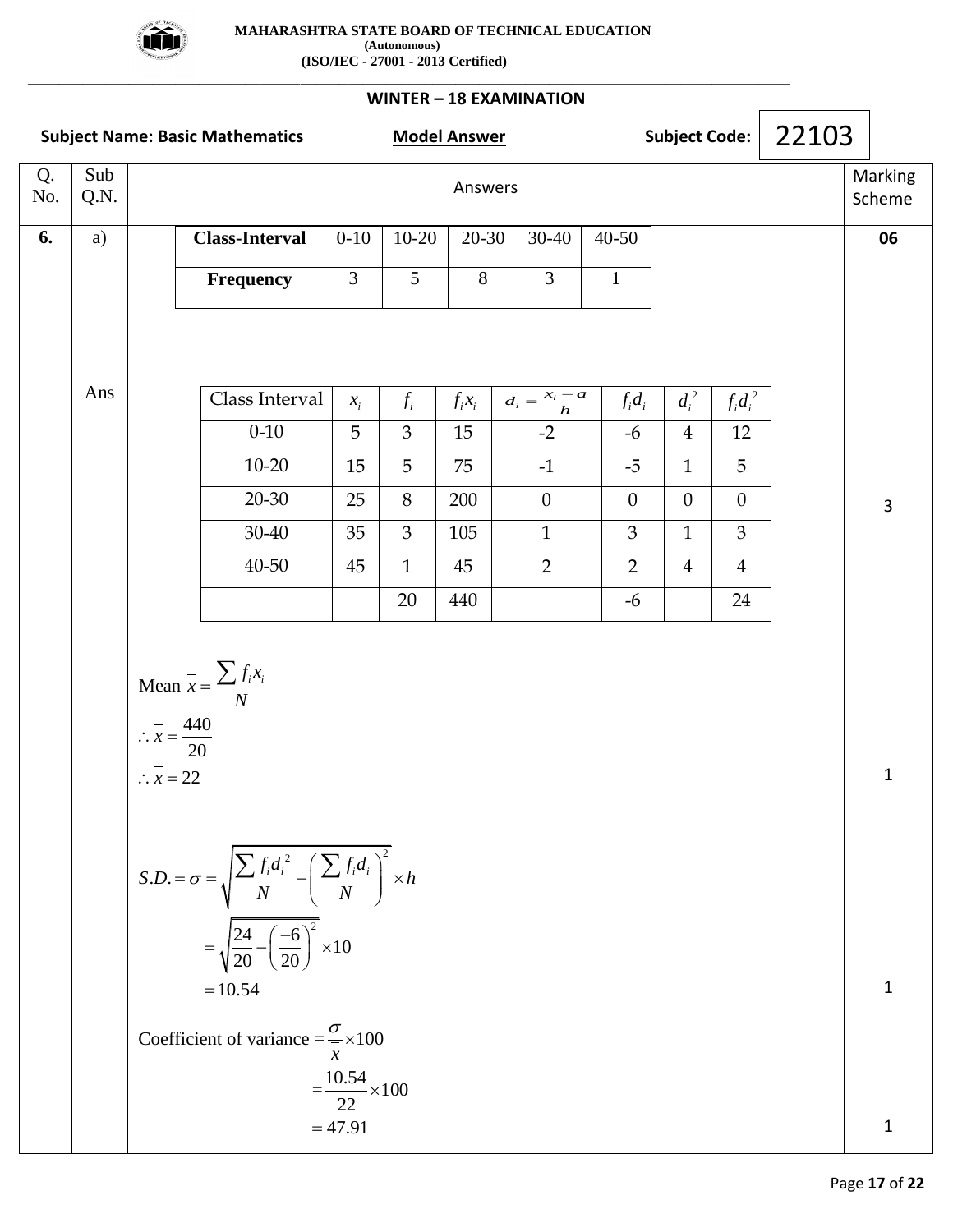

**\_\_\_\_\_\_\_\_\_\_\_\_\_\_\_\_\_\_\_\_\_\_\_\_\_\_\_\_\_\_\_\_\_\_\_\_\_\_\_\_\_\_\_\_\_\_\_\_\_\_\_\_\_\_\_\_\_\_\_\_\_\_\_\_\_\_\_\_\_\_\_\_\_\_\_\_\_\_\_\_\_\_\_\_\_\_\_\_\_\_\_\_\_\_\_\_\_\_**

| <b>Subject Name: Basic Mathematics</b> |              |                                                                                                                         |                                                                                                                                                                        | <b>Model Answer</b>                                   |                | Subject Code: $\vert 22103 \vert$ |         |             |                   |              |  |
|----------------------------------------|--------------|-------------------------------------------------------------------------------------------------------------------------|------------------------------------------------------------------------------------------------------------------------------------------------------------------------|-------------------------------------------------------|----------------|-----------------------------------|---------|-------------|-------------------|--------------|--|
| Q.<br>No.                              | Sub<br>Q. N. | Answers                                                                                                                 |                                                                                                                                                                        |                                                       |                |                                   |         |             | Marking<br>Scheme |              |  |
| 6.                                     | a)           | $\underline{\mathbf{OR}}$                                                                                               |                                                                                                                                                                        |                                                       |                |                                   |         |             |                   |              |  |
|                                        |              |                                                                                                                         | Class<br>Interval                                                                                                                                                      | $x_i$                                                 | $f_i$          | $f_i x_i$                         | $x_i^2$ | $f_i x_i^2$ |                   |              |  |
|                                        |              |                                                                                                                         | $0 - 10$                                                                                                                                                               | 5                                                     | $\mathfrak{Z}$ | 15                                | 25      | 75          |                   |              |  |
|                                        |              |                                                                                                                         | $10 - 20$                                                                                                                                                              | $15\,$                                                | 5              | 75                                | 225     | 1125        |                   | 3            |  |
|                                        |              |                                                                                                                         | $20 - 30$                                                                                                                                                              | 25                                                    | $8\,$          | 200                               | 625     | 5000        |                   |              |  |
|                                        |              |                                                                                                                         | $30 - 40$                                                                                                                                                              | 35                                                    | $\mathfrak{Z}$ | 105                               | 1225    | 3675        |                   |              |  |
|                                        |              |                                                                                                                         | 40-50                                                                                                                                                                  | 45                                                    | $\mathbf{1}$   | 45                                | 2025    | 2025        |                   |              |  |
|                                        |              |                                                                                                                         |                                                                                                                                                                        |                                                       | 20             | 440                               |         | 11900       |                   |              |  |
|                                        |              | Mean $\bar{x} = \frac{\sum f_i x_i}{N}$<br>$\therefore \overline{x} = \frac{440}{20}$<br>$\therefore \overline{x} = 22$ |                                                                                                                                                                        |                                                       |                |                                   |         |             |                   | $\mathbf{1}$ |  |
|                                        |              | $\sigma$ = 10.54                                                                                                        | S.D. $\sigma = \sqrt{\frac{\sum f_i x_i^2}{N} - (\overline{x})^2}$<br>$=\sqrt{\frac{11900}{20}-(22)^2}$<br>Coefficient of variance $=\frac{\sigma}{\sigma} \times 100$ |                                                       |                |                                   |         |             |                   | 1            |  |
|                                        |              |                                                                                                                         |                                                                                                                                                                        | $\chi$<br>$=\frac{10.54}{22} \times 100$<br>$= 47.91$ |                |                                   |         |             |                   | 1            |  |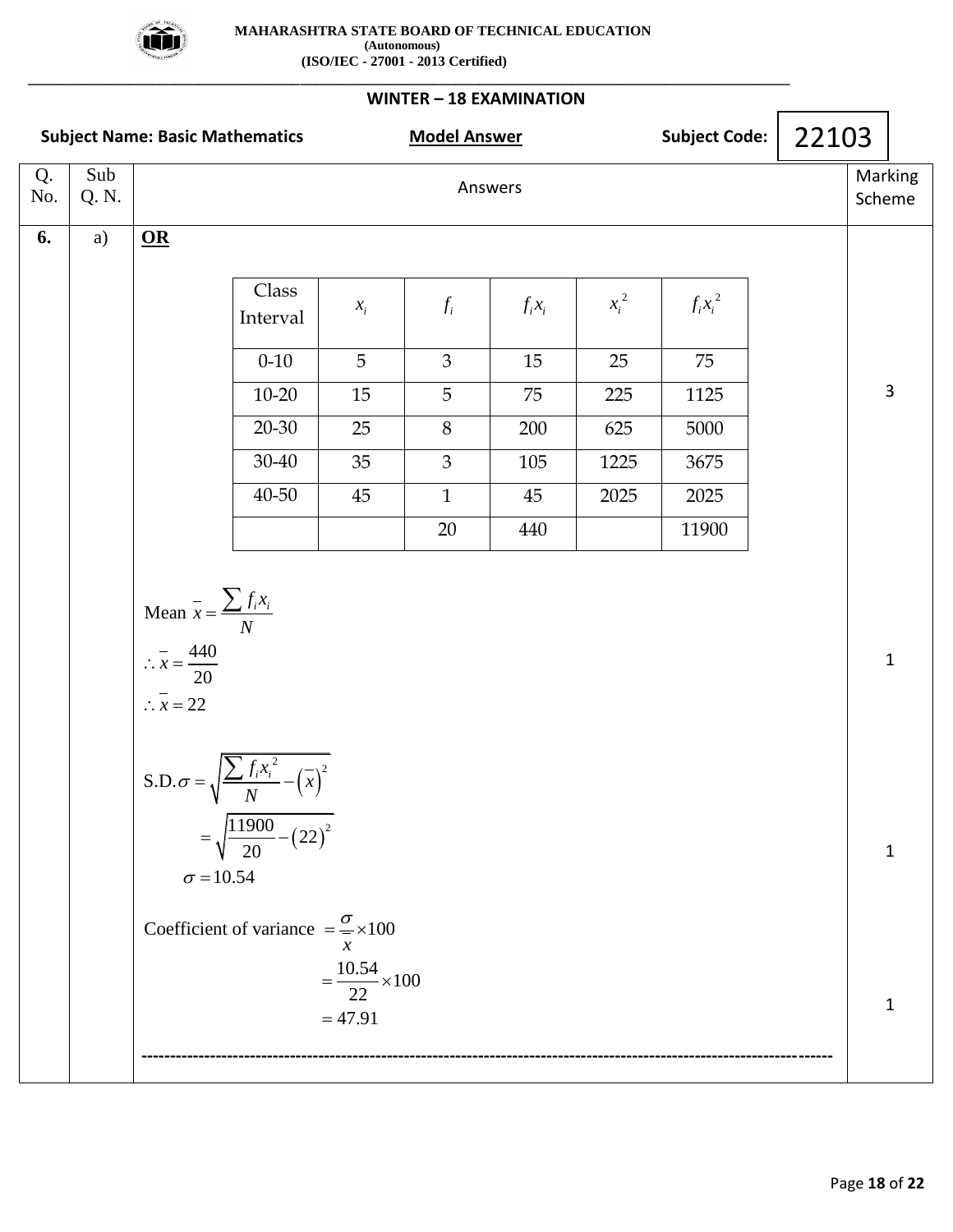

**\_\_\_\_\_\_\_\_\_\_\_\_\_\_\_\_\_\_\_\_\_\_\_\_\_\_\_\_\_\_\_\_\_\_\_\_\_\_\_\_\_\_\_\_\_\_\_\_\_\_\_\_\_\_\_\_\_\_\_\_\_\_\_\_\_\_\_\_\_\_\_\_\_\_\_\_\_\_\_\_\_\_\_\_\_\_\_\_\_\_\_\_\_\_\_\_\_\_**

| <b>Subject Name: Basic Mathematics</b> |             |                                                                                                                                                                                                                                            |  | <b>Model Answer</b> |        |                |          |       | Subject Code:  | 22103                                |                   |  |  |
|----------------------------------------|-------------|--------------------------------------------------------------------------------------------------------------------------------------------------------------------------------------------------------------------------------------------|--|---------------------|--------|----------------|----------|-------|----------------|--------------------------------------|-------------------|--|--|
| Q.<br>No.                              | Sub<br>Q.N. |                                                                                                                                                                                                                                            |  | Answers             |        |                |          |       |                |                                      | Marking<br>Scheme |  |  |
| 6.                                     | b)          | Attempt the following:                                                                                                                                                                                                                     |  |                     |        |                |          |       |                |                                      | 06                |  |  |
|                                        | (i)         | Find mean for the following data:                                                                                                                                                                                                          |  |                     |        |                |          |       |                |                                      |                   |  |  |
|                                        |             | $\overline{\text{Class-Interval}}$<br>$10 - 20$                                                                                                                                                                                            |  | $20 - 30$           | 30-40  | 40-50          |          | 50-60 | 60-70          |                                      | 03                |  |  |
|                                        |             | Frequency<br>$\overline{4}$                                                                                                                                                                                                                |  | 6                   | $10\,$ | $18\,$         |          | 9     | $\mathfrak{Z}$ |                                      |                   |  |  |
|                                        |             |                                                                                                                                                                                                                                            |  |                     |        |                |          |       |                |                                      |                   |  |  |
|                                        | Ans         |                                                                                                                                                                                                                                            |  | Class               | $x_i$  | $f_i$          | $f_ix_i$ |       |                |                                      |                   |  |  |
|                                        |             |                                                                                                                                                                                                                                            |  | $10 - 20$           | 15     | $\overline{4}$ |          | 60    |                |                                      |                   |  |  |
|                                        |             |                                                                                                                                                                                                                                            |  | $20 - 30$           | 25     | 6              |          | 150   |                |                                      |                   |  |  |
|                                        |             |                                                                                                                                                                                                                                            |  | 30-40               | 35     | $10\,$         |          | 350   |                |                                      | $\overline{2}$    |  |  |
|                                        |             |                                                                                                                                                                                                                                            |  | $40 - 50$           | $45\,$ | 18             |          | 810   |                |                                      |                   |  |  |
|                                        |             |                                                                                                                                                                                                                                            |  | $50 - 60$           | 55     | 9              |          | 495   |                |                                      |                   |  |  |
|                                        |             |                                                                                                                                                                                                                                            |  | 60-70               | 65     | $\mathfrak{Z}$ |          | 195   |                |                                      |                   |  |  |
|                                        |             |                                                                                                                                                                                                                                            |  |                     |        | 50             |          | 2060  |                |                                      |                   |  |  |
|                                        | b)(ii)      | Mean $\bar{x} = \frac{\sum f_i x_i}{N}$<br>$-2060$<br>$\therefore x =$<br>50<br>$\therefore x = 41.2$<br>The two sets of observation are given below:<br>Set-I<br>Set-II<br>$x = 82.5$<br>$x = 48.75$<br>$\sigma$ = 7.3<br>$\sigma = 8.35$ |  |                     |        |                |          |       |                | $\frac{1}{2}$<br>$\frac{1}{2}$<br>03 |                   |  |  |
|                                        |             | Which of the two sets is more consistent?                                                                                                                                                                                                  |  |                     |        |                |          |       |                |                                      |                   |  |  |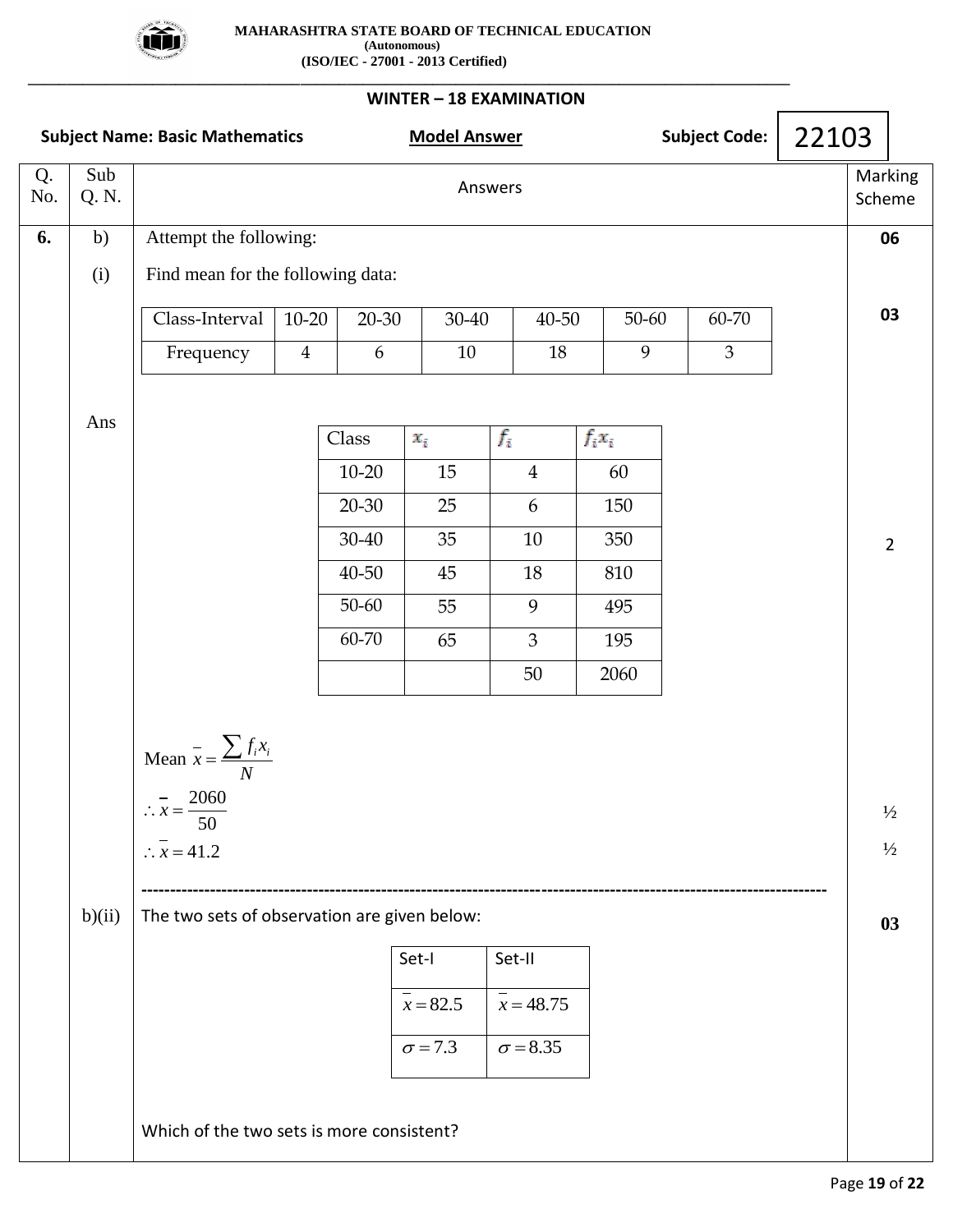

| WINTER - 18 EXAMINATION |               |                                                                                                                                                                                   |       |                   |    |  |  |  |  |
|-------------------------|---------------|-----------------------------------------------------------------------------------------------------------------------------------------------------------------------------------|-------|-------------------|----|--|--|--|--|
|                         |               | <b>Subject Code:</b><br><b>Subject Name: Basic Mathematics</b><br><b>Model Answer</b>                                                                                             | 22103 |                   |    |  |  |  |  |
| Q.<br>No.               | Sub<br>Q. N.  | Answers                                                                                                                                                                           |       | Marking<br>Scheme |    |  |  |  |  |
| 6.                      | b)(ii)        |                                                                                                                                                                                   |       |                   |    |  |  |  |  |
|                         | Ans           | Coefficient of variance $V = \frac{\sigma}{\sigma} \times 100$                                                                                                                    |       |                   |    |  |  |  |  |
|                         |               | For set-I                                                                                                                                                                         |       |                   |    |  |  |  |  |
|                         |               | $V_1 = \frac{7.3}{82.5} \times 100$                                                                                                                                               |       |                   |    |  |  |  |  |
|                         |               | $\therefore V_1 = 8.848$                                                                                                                                                          |       |                   | 1  |  |  |  |  |
|                         |               | For set-II                                                                                                                                                                        |       |                   |    |  |  |  |  |
|                         |               | $V_2 = \frac{8.35}{48.75} \times 100$                                                                                                                                             |       |                   |    |  |  |  |  |
|                         |               | $V_2 = 17.128$                                                                                                                                                                    |       | 1                 |    |  |  |  |  |
|                         |               | $\therefore V_1 < V_2$                                                                                                                                                            |       |                   |    |  |  |  |  |
|                         |               | $\therefore$ Set-I is more consistent.                                                                                                                                            |       |                   | 1  |  |  |  |  |
|                         | $\mathbf{c})$ | Solve the following equations by matrix inversion method :                                                                                                                        |       |                   |    |  |  |  |  |
|                         |               | $x+3y+2z=6$ , $3x-2y+5z=5$ , $2x-3y+6z=7$ .                                                                                                                                       |       |                   | 06 |  |  |  |  |
|                         | Ans           | Let $A = \begin{bmatrix} 1 & 3 & 2 \\ 3 & -2 & 5 \\ 2 & -3 & 6 \end{bmatrix}$ , $B = \begin{bmatrix} 6 \\ 5 \\ 7 \end{bmatrix}$ , $X = \begin{bmatrix} x \\ y \\ z \end{bmatrix}$ |       |                   |    |  |  |  |  |
|                         |               | $ A  = \begin{vmatrix} 1 & 3 & 2 \\ 3 & -2 & 5 \\ 2 & -3 & 6 \end{vmatrix}$                                                                                                       |       |                   |    |  |  |  |  |
|                         |               | $ A  = 1(-12+15) - 3(18-10) + 2(-9+4)$                                                                                                                                            |       |                   |    |  |  |  |  |
|                         |               |                                                                                                                                                                                   |       |                   | 1  |  |  |  |  |
|                         |               | $ A  = -31$<br>$\therefore  A  \neq 0$                                                                                                                                            |       |                   |    |  |  |  |  |
|                         |               |                                                                                                                                                                                   |       |                   |    |  |  |  |  |
|                         |               | $\therefore A^{-1}$ exists                                                                                                                                                        |       |                   |    |  |  |  |  |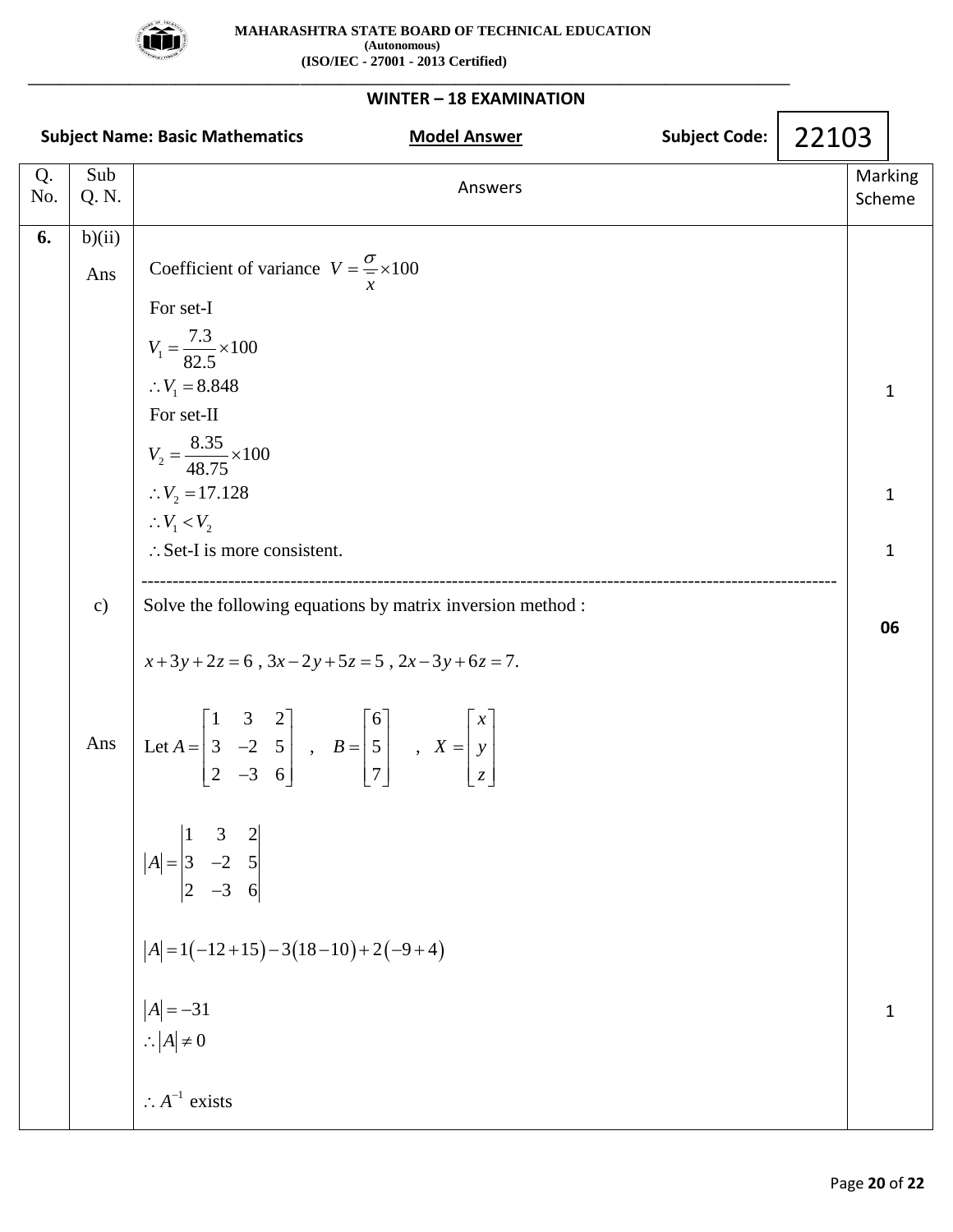

**\_\_\_\_\_\_\_\_\_\_\_\_\_\_\_\_\_\_\_\_\_\_\_\_\_\_\_\_\_\_\_\_\_\_\_\_\_\_\_\_\_\_\_\_\_\_\_\_\_\_\_\_\_\_\_\_\_\_\_\_\_\_\_\_\_\_\_\_\_\_\_\_\_\_\_\_\_\_\_\_\_\_\_\_\_\_\_\_\_\_\_\_\_\_\_\_\_\_**

### **WINTER – 18 EXAMINATION Subject Name: Basic Mathematics Model Answer Subject Code: Subject Code:** Q. No. Sub Q. N. Answers Marking Scheme Q. Sub<br> **6.** c) <br> **6.** c) <br>  $\begin{bmatrix} -2 & 5 & 3 & 5 & 3 & -2 \ 2 & 2 & 2 & 3 & -2 \end{bmatrix}$  $\begin{array}{c|ccccc}\n2 & 5 & 3 & 5 & 3 & -2 \\
3 & 6 & 2 & 6 & 2 & -3\n\end{array}$  $\begin{bmatrix} -2 & 5 \\ -3 & 6 \end{bmatrix}$   $\begin{bmatrix} 3 & 5 \\ 2 & 6 \end{bmatrix}$   $\begin{bmatrix} 3 & -2 \\ 2 & -3 \end{bmatrix}$ <br>3 2 1 2 1 3 Matrix of minors 3 6 2 6 2 -3<br>
3 2 1 2 1 3<br>
3 6 2 6 2 -3  $\begin{bmatrix} 3 & 2 \\ -3 & 6 \end{bmatrix}$   $\begin{bmatrix} 1 & 2 \\ 2 & 6 \end{bmatrix}$   $\begin{bmatrix} 1 & 3 \\ 2 & -3 \end{bmatrix}$ <br>  $\begin{bmatrix} 3 & 2 \\ 2 & 1 \end{bmatrix}$   $\begin{bmatrix} 1 & 2 \\ 2 & 1 \end{bmatrix}$   $\begin{bmatrix} 1 & 3 \\ 2 & 3 \end{bmatrix}$ 3 6 2 6 2 -3<br>
3 2 1 2 1 3<br>
2 5 3 5 3 -2  $\begin{vmatrix} 3 & 2 \\ -2 & 5 \end{vmatrix}$   $\begin{vmatrix} 1 \\ 3 \end{vmatrix}$  $\begin{bmatrix} -2 & 5 & 3 \\ 3 & 8 & -5 \\ 24 & 2 & -9 \end{bmatrix}$  $\begin{bmatrix} 3 & 8 & -5 \\ 24 & 2 & -9 \\ 19 & -1 & -11 \end{bmatrix}$  $\begin{bmatrix} 2 & -9 \\ -1 & -11 \end{bmatrix}$ <br>3 -8 -5  $\begin{bmatrix} 19 & -1 & -11 \end{bmatrix}$ <br>Matrix of cofactors  $= \begin{bmatrix} 3 & -8 & -5 \\ -24 & 2 & 9 \end{bmatrix}$  $\begin{bmatrix} 3 & -8 & -5 \\ -24 & 2 & 9 \\ 19 & 1 & -11 \end{bmatrix}$ Answers<br> $\begin{bmatrix} -2 & 5 \end{bmatrix} \begin{bmatrix} 3 & 5 \end{bmatrix} \begin{bmatrix} 3 & -2 \end{bmatrix}$ Ariswers<br>  $\begin{bmatrix} -2 & 5 & 3 & 5 & 3 & -2 \\ -3 & 6 & 2 & 6 & 2 & -3 \end{bmatrix}$  $=$  $\begin{array}{c|ccccc}\n-3 & 6 & 2 & 6 & 2 & -3 \\
3 & 2 & 1 & 2 & 1 & 3 \\
-3 & 6 & 2 & 6 & 2 & -3\n\end{array}$  $\begin{bmatrix} -3 & 6 & 2 & 6 & 2 & -3 \\ 3 & 2 & 1 & 2 & 1 & 3 \\ -2 & 5 & 3 & 5 & 3 & -2 \end{bmatrix}$  $\begin{bmatrix} 3 & 2 & 1 & 2 \\ -2 & 5 & 3 & 5 \end{bmatrix}$   $\begin{bmatrix} 1 & 3 \\ 3 & -2 \end{bmatrix}$  $\begin{bmatrix} -2 & 5 & 3 & 5 & 3 & -2 \end{bmatrix}$ <br>=  $\begin{bmatrix} 3 & 8 & -5 \\ 24 & 2 & -9 \end{bmatrix}$  $\begin{bmatrix} 3 & 8 & -5 \\ 24 & 2 & -9 \\ 19 & -1 & -11 \end{bmatrix}$  $\begin{bmatrix} 4 & 2 & -9 \\ 9 & -1 & -11 \end{bmatrix}$  $\begin{bmatrix} 19 & -1 & -11 \end{bmatrix}$ <br>=  $\begin{bmatrix} 3 & -8 & -5 \\ -24 & 2 & 9 \end{bmatrix}$  $\begin{bmatrix} 3 & -8 & -5 \\ -24 & 2 & 9 \\ 19 & 1 & -11 \end{bmatrix}$  $OR$ <br>  $\begin{bmatrix} 19 & 1 & -11 \end{bmatrix}$ <br>  $OR$ <br>  $\begin{bmatrix} 1 & -11 \end{bmatrix}$ <br>  $\begin{bmatrix} 2 & 5 \ -3 & 6 \end{bmatrix} = 3$ ,  $C_{12} = -\begin{bmatrix} 3 & 5 \ 2 & 6 \end{bmatrix} = -8$ ,  $C_{13} = +\begin{bmatrix} 3 & -2 \ 2 & -3 \end{bmatrix}$  $C_{11} = + \begin{vmatrix} 2 & 2 \ -3 & 6 \end{vmatrix} = 3$ ,  $C_{12} = - \begin{vmatrix} 2 & 6 \ 2 & 6 \end{vmatrix} = -8$ ,  $C_{13} = + \begin{vmatrix} 2 & 2 \ 2 & -3 \end{vmatrix} = -3$ <br>  $C_{21} = - \begin{vmatrix} 3 & 2 \ -3 & 6 \end{vmatrix} = -24$ ,  $C_{22} = + \begin{vmatrix} 1 & 2 \ 2 & 6 \end{vmatrix} = 2$ ,  $C_{23} = - \begin{vmatrix} 1 & 3 \ 2 & -3 \end{vmatrix} = 9$  $C_{21} = -\begin{vmatrix} 3 & 2 \ -3 & 6 \end{vmatrix} = -24$ ,  $C_{22} = +\begin{vmatrix} 2 & 2 \ 2 & 6 \end{vmatrix} = 2$ ,  $C_{23} = -\begin{vmatrix} 2 & 2 \ 2 & -3 \end{vmatrix} = 9$ <br>  $C_{31} = +\begin{vmatrix} 3 & 2 \ -2 & 5 \end{vmatrix} = 19$ ,  $C_{32} = -\begin{vmatrix} 1 & 2 \ 3 & 5 \end{vmatrix} = 1$ ,  $C_{33} = +\begin{vmatrix} 1 & 3 \ 3 & -2 \end{vmatrix} = -1$  $C_{12} = -\begin{vmatrix} 3 & 5 \\ 2 & 6 \end{vmatrix} = -8$ ,  $C_{13} = +\begin{vmatrix} 3 & -2 \\ 2 & -3 \end{vmatrix} = -5$ OR<br>  $\begin{array}{ccc} 2 & 5 \\ 3 & 6 \end{array}$   $\begin{array}{ccc} 2 & 5 \\ -3 & 5 \end{array}$   $\begin{array}{ccc} 2 & 5 \\ -3 & 6 \end{array}$   $\begin{array}{ccc} -2 & 5 \\ -8 & 5 & 5 \end{array}$   $\begin{array}{ccc} -8 & 5 & 5 \\ -1 & 5 & 5 \end{array}$  $\begin{vmatrix} -2 & 5 \\ -3 & 6 \end{vmatrix} = 3$ ,  $C_{12} = -\begin{vmatrix} 3 & 5 \\ 2 & 6 \end{vmatrix} = -8$ ,  $C_{13} = +\begin{vmatrix} 3 & -2 \\ 2 & -3 \end{vmatrix}$ <br>  $\begin{vmatrix} 3 & 2 \\ 2 & -24 \end{vmatrix} = -24$ ,  $C_{22} = +\begin{vmatrix} 1 & 2 \\ 2 & -12 \end{vmatrix} = 2$ ,  $C_{23} = -\begin{vmatrix} 1 & 3 \\ 2 & 2 \end{vmatrix}$ 3 6  $\begin{vmatrix} 3 & 6 \\ 3 & 2 \\ 3 & 6 \end{vmatrix} = -24$ ,  $C_{22} = + \begin{vmatrix} 1 & 2 \\ 2 & 6 \end{vmatrix} = 2$ ,  $C_{23} = - \begin{vmatrix} 1 & 3 \\ 2 & -3 \end{vmatrix}$  $\begin{vmatrix} 3 & 2 \\ -3 & 6 \end{vmatrix} = -24$ ,  $C_{22} = + \begin{vmatrix} 1 & 2 \\ 2 & 6 \end{vmatrix} = 2$ ,  $C_{23} = - \begin{vmatrix} 1 & 3 \\ 2 & -1 \end{vmatrix}$ <br>  $\begin{vmatrix} 3 & 2 \\ 2 & -1 \end{vmatrix} = 19$ ,  $C_{32} = - \begin{vmatrix} 1 & 2 \\ 2 & -1 \end{vmatrix} = 1$ ,  $C_{33} = + \begin{vmatrix} 1 & 3 \\ 2 & -1 \end{vmatrix}$ 3 6  $\begin{vmatrix} 2 & 6 \ 2 & 5 \end{vmatrix}$  -3  $\begin{vmatrix} 2 & -3 \ 2 & 5 \end{vmatrix}$  -3  $\begin{vmatrix} 2 & -3 \ 2 & 5 \end{vmatrix}$  -3  $\begin{vmatrix} 2 & -3 \ 2 & 5 \end{vmatrix}$  -3  $\begin{vmatrix} 2 & -3 \ 3 & 5 \end{vmatrix}$  -1  $\begin{vmatrix} 2 & 3 \ 3 & -2 \end{vmatrix}$  -2 Matr *OR OR*<br>  $C_{11} = + \begin{vmatrix} -2 & 5 \\ -3 & 6 \end{vmatrix} = 3$ ,  $C_{12} = - \begin{vmatrix} 3 & 5 \\ 2 & 6 \end{vmatrix} = -8$ , *C*  $C_{11} = + \begin{vmatrix} 2 & 3 \ -3 & 6 \end{vmatrix} = 3$ ,  $C_{12} = - \begin{vmatrix} 3 & 2 \ 2 & 6 \end{vmatrix} = -8$ ,  $C_{13} = + \begin{vmatrix} 2 & 2 \ 2 & -3 \end{vmatrix} = -5$ <br>  $C_{21} = - \begin{vmatrix} 3 & 2 \ -3 & 6 \end{vmatrix} = -24$ ,  $C_{22} = + \begin{vmatrix} 1 & 2 \ 2 & 6 \end{vmatrix} = 2$ ,  $C_{23} = - \begin{vmatrix} 1 & 3 \ 2 & -3 \end{vmatrix} = 9$  $C_{21} = -\begin{vmatrix} 3 & 2 \ -3 & 6 \end{vmatrix} = -24$ ,  $C_{22} = +\begin{vmatrix} 1 & 2 \ 2 & 6 \end{vmatrix} = 2$ ,  $C_{23} = -\begin{vmatrix} 1 & 3 \ 2 & -3 \end{vmatrix} = 9$ <br>  $C_{31} = +\begin{vmatrix} 3 & 2 \ -2 & 5 \end{vmatrix} = 19$ ,  $C_{32} = -\begin{vmatrix} 1 & 2 \ 3 & 5 \end{vmatrix} = 1$ ,  $C_{33} = +\begin{vmatrix} 1 & 3 \ 3 & -2 \end{vmatrix} = -1$  $\begin{bmatrix} 19 & 1 & -11 \end{bmatrix}$ <br>
OR<br>  $\begin{bmatrix} -2 & 5 \end{bmatrix} = 3$ ,  $C_{12} = -\begin{bmatrix} 3 & 5 \end{bmatrix} = -8$ ,  $C_{13} = +\begin{bmatrix} 3 & -2 \end{bmatrix} = -5$ OR<br>=  $+ \begin{vmatrix} -2 & 5 \\ -3 & 6 \end{vmatrix} = 3$ ,  $C_{12} = - \begin{vmatrix} 3 & 5 \\ 2 & 6 \end{vmatrix} = -8$ ,  $C_{13} = + \begin{vmatrix} 3 & -2 \\ 2 & -3 \end{vmatrix} = -5$ OR<br>
-2  $5\vert$  = 3 ,  $C_{12} = -\vert 3 \frac{5}{2} \vert = -8$ ,  $C_{13} = + \vert 3 \frac{-2}{2} \vert = -5$  $\begin{vmatrix} -3 & 6 \end{vmatrix}$   $-3$   $\begin{vmatrix} -3 & 6 \end{vmatrix}$   $-24$   $\begin{vmatrix} 3 & 2 \ -3 & 6 \end{vmatrix}$   $-24$   $\begin{vmatrix} 2 & 6 \end{vmatrix}$   $-24$   $\begin{vmatrix} 2 & 6 \ 2 & 6 \end{vmatrix}$   $-21$   $\begin{vmatrix} 2 & 6 \ 2 & 6 \end{vmatrix}$   $-22$   $\begin{vmatrix} 2 & 6 \ 2 & 6 \end{vmatrix}$   $-21$   $\begin{vmatrix} 2 & 3 \ 2 &$  $\begin{vmatrix} -3 & 6 \end{vmatrix}$  - 2 1 ,  $C_{22}$  -  $\begin{vmatrix} 2 & 6 \end{vmatrix}$  - 2 ,  $C_{23}$  -  $\begin{vmatrix} 2 & -3 \end{vmatrix}$  - 2<br>  $\begin{vmatrix} 3 & 2 \ -2 & 5 \end{vmatrix}$  = 19 ,  $C_{32}$  =  $\begin{vmatrix} 1 & 2 \ 3 & 5 \end{vmatrix}$  = 1 ,  $C_{33}$  =  $\begin{vmatrix} 1 & 3 \ 3 & -2 \end{vmatrix}$  = -11  $1 = \frac{1}{1}$  Adj. ,  $C_{32} = -\begin{vmatrix} 1 & 2 \\ 3 & 5 \end{vmatrix} = 1$ ,<br>  $\begin{bmatrix} 3 & -8 & -5 \\ 3 & 2 & -3 \end{bmatrix}$  $\begin{bmatrix} -2 & 5 \end{bmatrix}$   $\begin{bmatrix} 3 & -8 & -5 \end{bmatrix}$ <br>ix of cofactors =  $\begin{bmatrix} 3 & -8 & -5 \ -24 & 2 & 9 \end{bmatrix}$  $\begin{bmatrix} 3 & -8 & -5 \\ -24 & 2 & 9 \\ 19 & 1 & -11 \end{bmatrix}$  $\cot \left( \frac{\cot \theta}{\cos \theta} \right) = -24$  19  $A = \begin{bmatrix} 3 & -24 & 19 \\ -8 & 2 & 1 \end{bmatrix}$  $\begin{bmatrix} 3 & -24 & 19 \\ 8 & 2 & 1 \\ 5 & 9 & -11 \end{bmatrix}$  $\frac{1}{|A|}$ Adj.A<br>  $\begin{bmatrix} 3 & -24 & 19 \\ 0 & 2 & 1 \end{bmatrix}$  $\begin{bmatrix} A \\ B \end{bmatrix}$  -3<br>=  $\frac{1}{-31}$  -8 2 1  $\begin{bmatrix} 3 & -24 & 19 \\ 8 & 2 & 1 \\ 5 & 9 & -11 \end{bmatrix}$ *Adj A Adj.A* =  $\begin{bmatrix} 6 \\ -5 \end{bmatrix}$ <br>*A*<sup>-1</sup> =  $\frac{1}{|A|}$  Adj.*A A*  $^{-1}$  = ,  $C_{32} = -\begin{vmatrix} 3 & 5 \end{vmatrix} = 1$ ,<br>=  $\begin{bmatrix} 3 & -8 & -5 \\ -24 & 2 & 9 \end{bmatrix}$  $\begin{bmatrix} 3 & -8 & -5 \\ -24 & 2 & 9 \\ 19 & 1 & -11 \end{bmatrix}$  $f \text{ cofactors} = \begin{bmatrix} -24 & 2 & 9 \\ 19 & 1 & -1 \end{bmatrix}$  $\begin{bmatrix} 3 & -24 & 19 \\ -8 & 2 & 1 \end{bmatrix}$  $\begin{bmatrix} 3 & -24 & 19 \\ -8 & 2 & 1 \\ -5 & 9 & -11 \end{bmatrix}$ Adj.A<br> $\begin{bmatrix} 3 & -24 & 19 \end{bmatrix}$ Adj.A<br>  $\begin{bmatrix} 3 & -24 & 19 \\ -8 & 2 & 1 \end{bmatrix}$ - $\begin{bmatrix} 3 & -24 & 19 \\ -8 & 2 & 1 \\ -5 & 9 & -11 \end{bmatrix}$ 1 1 2  $\frac{1}{2}$  $\frac{1}{2}$ 22103